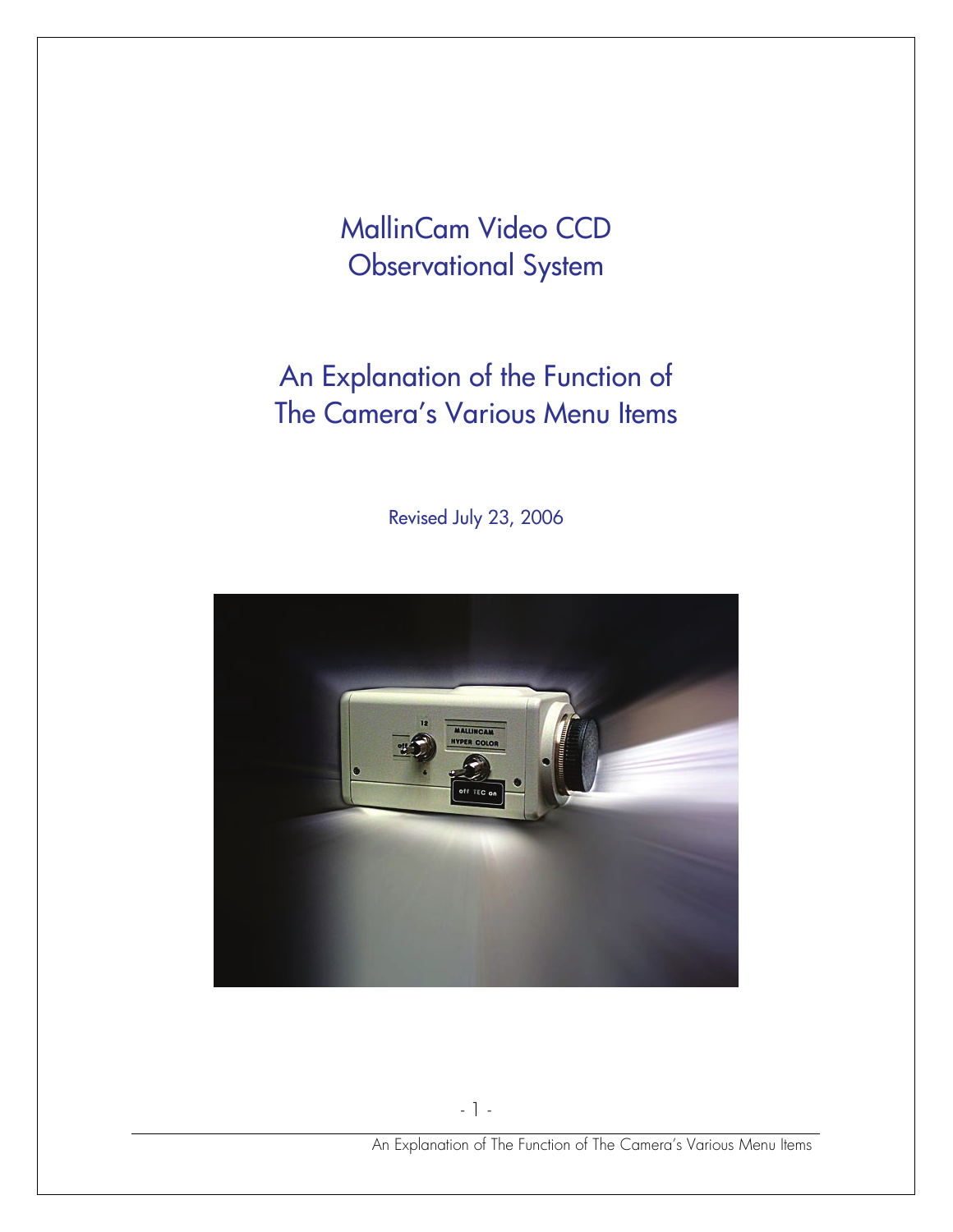| <b>TITLE</b>    | $\overline{\text{OFF}}$         |
|-----------------|---------------------------------|
| <b>SENSE UP</b> | <b>OFF</b>                      |
| <b>ALC/ELC</b>  | <b>ALC</b>                      |
| <b>BLC</b>      | <b>OFF</b>                      |
| <b>AGC</b>      | <b>MANU</b>                     |
| W/B             | <b>MANU</b>                     |
| <b>SYNC</b>     | <b>INT</b>                      |
| <b>OPTION</b>   | <b>SET</b>                      |
| <b>ZOOM</b>     | <b>OFF</b>                      |
|                 | <b>MOTION DET</b><br><b>OFF</b> |
| <b>EXIT</b>     | <b>SAVE</b>                     |

This is the main menu on all Mallicam Video Observational Systems. Simply press the middle button on the On Screen Display (OSD) on the rear of the camera for 2 seconds to access this page. The arrow next to a function indicates which SUB MENU will be accessed. Simply press the middle button again to access the SUB MENU of the function by the arrow. In the case of TITLE, pressing the left or right button will turn the TITLE feature ON or OFF. If TITLE is ON, one that you create will be displayed on the live video screen.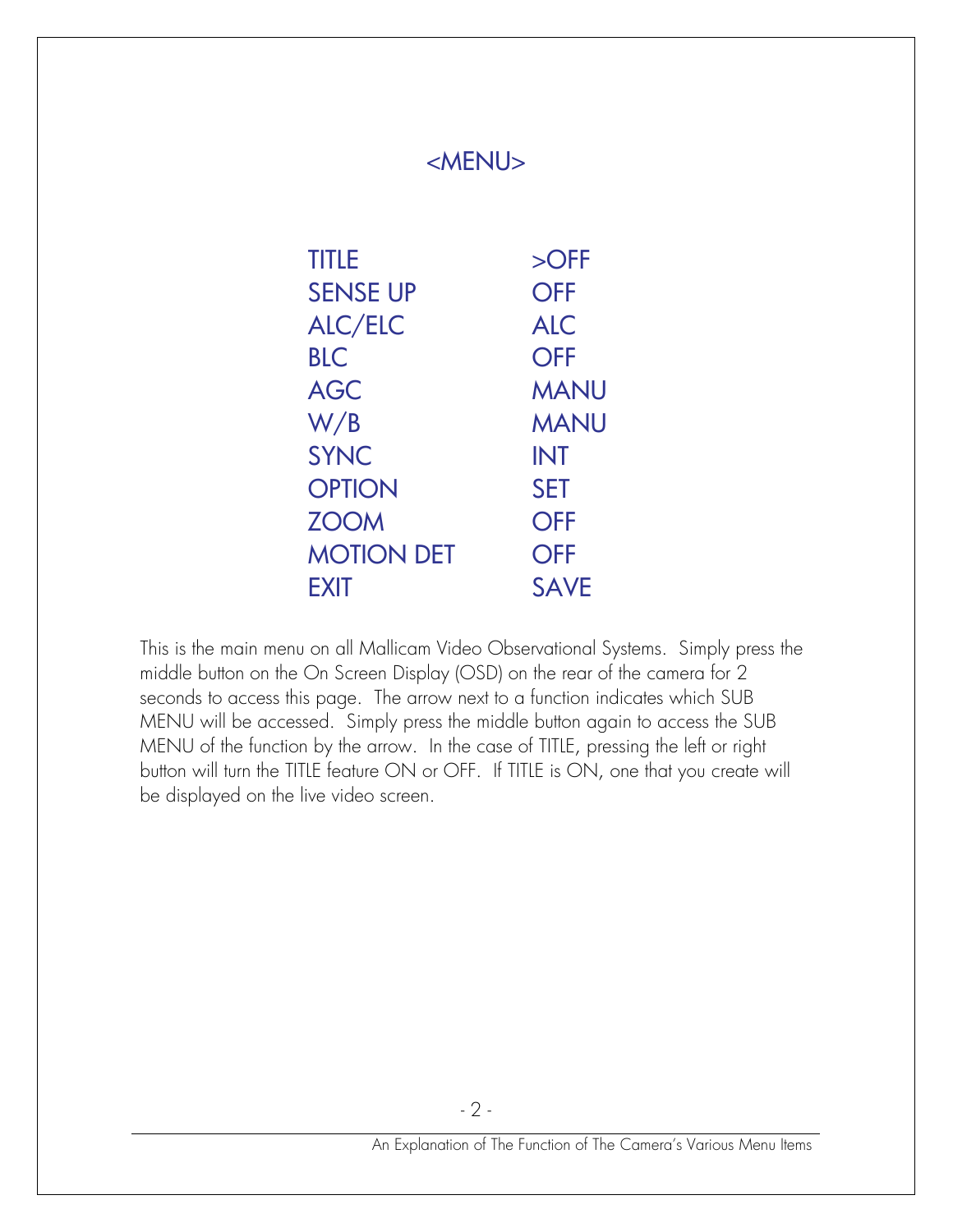## $<<$  TITLE  $>>$

ABCDEFGHIJKLM NOPQRSTUVWXYZ 0123456789.;:  $x-$ / $\Leftrightarrow$ 

 $SP-> <-SP$ **LOCATION** Return

…………

Using the above characters, a TITLE containing up to 12 can be created and positioned onto the live viewing window. If only live viewing is planned, then the TITLE can be left on. However, it may obscure some of the object being viewed. In addition, if frames are to be stacked to make an image, it is best to turn the TITLE OFF since its position relative to the target or stars may change and it will be blurred during frame stacking.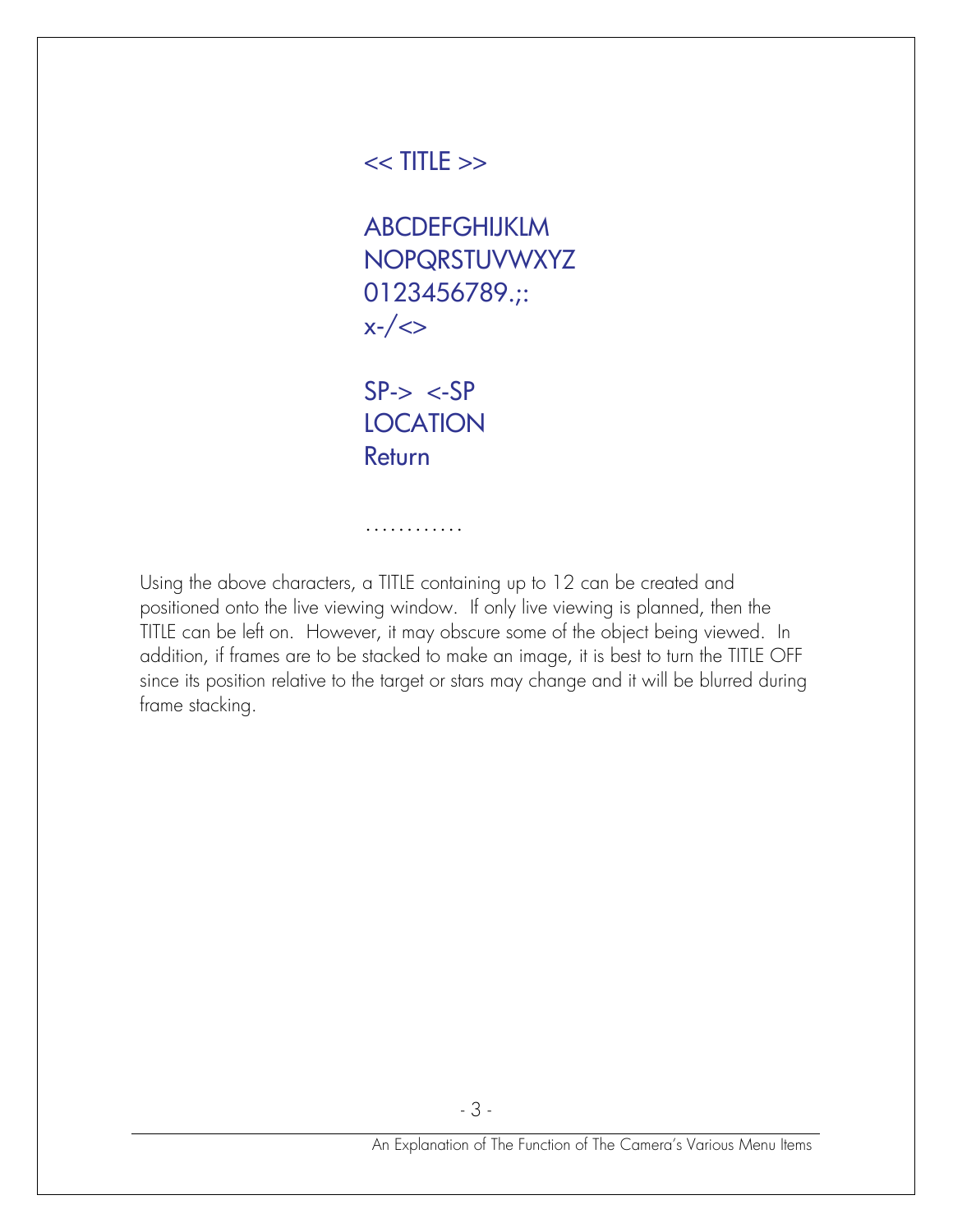| <b>TITLE</b> |                   | <b>OFF</b>  |
|--------------|-------------------|-------------|
|              | <b>SENSE UP</b>   | >12         |
|              | <b>ALC/ELC</b>    | <b>ALC</b>  |
| <b>BLC</b>   |                   | <b>OFF</b>  |
| <b>AGC</b>   |                   | <b>MANU</b> |
| W/B          |                   | <b>MANU</b> |
| <b>SYNC</b>  |                   | <b>INT</b>  |
|              | <b>OPTION</b>     | <b>SET</b>  |
| <b>ZOOM</b>  |                   | <b>OFF</b>  |
|              | <b>MOTION DET</b> | <b>OFF</b>  |
| <b>EXIT</b>  |                   | <b>SAVE</b> |

"SENSE UP" will activate the extended shutter or FRAME INTERGRATION. By pressing the right button, the SENSE is adjusted in defined increments to increase the sensitivity – 2X, 4X, 6X, 8X, 12X, 16X, 24X, 32X, 48X, 64X, 96X, and 128X. Examples of SENSITIVITY are as follows. 16X=1/4 sec. integration, 32X=1/2 sec. integration, 64X=1.1 sec. integration, and 128X=2.2 sec. integration. These figures are ideal for DEEP SKY OBSERVING or imaging with a frame grabber or video adapter for the computer.

When using the HYPER Mode, "SENSE UP" must be set to 128X.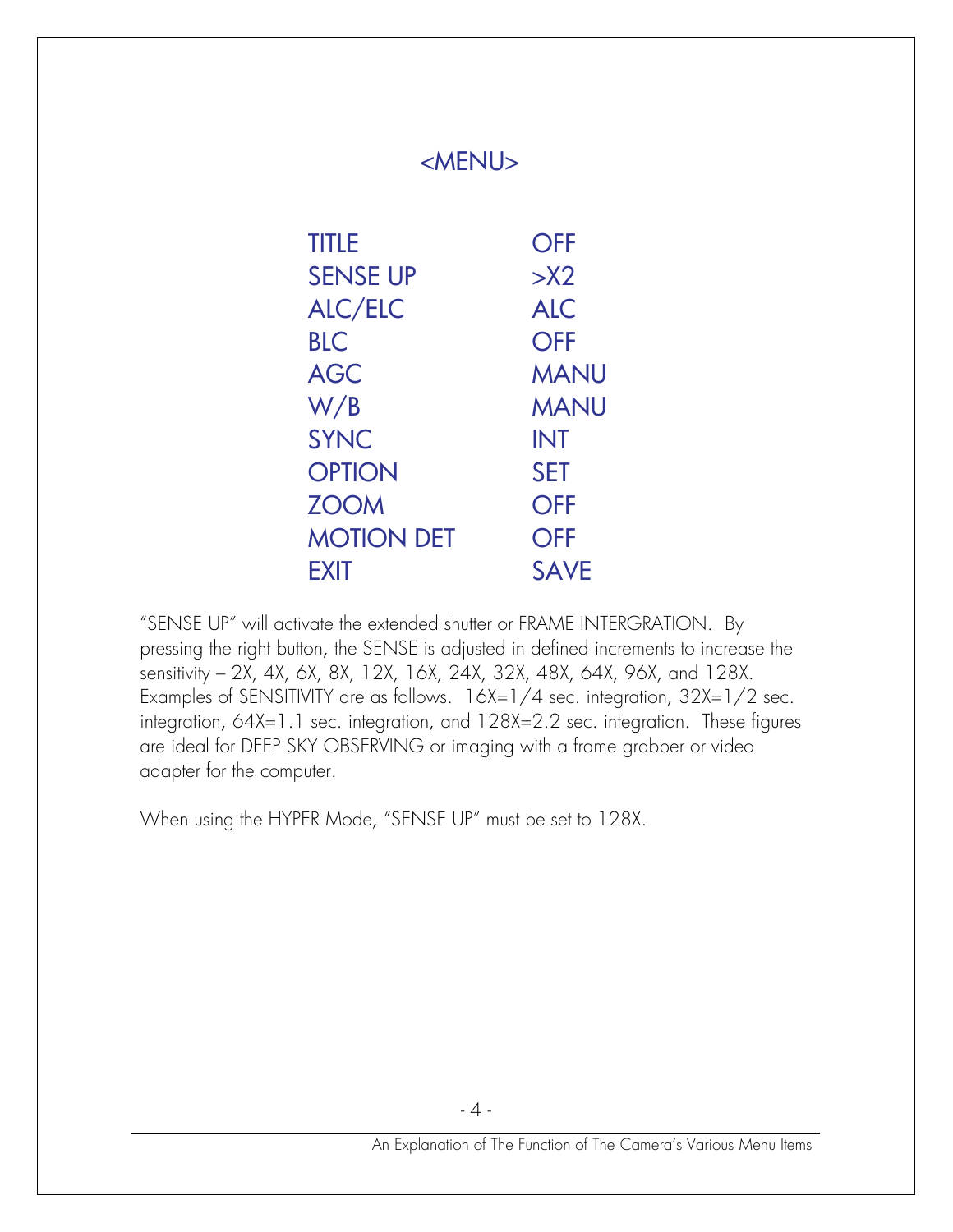| <b>TITLE</b>      | <b>OFF</b>  |
|-------------------|-------------|
| <b>SENSE UP</b>   | <b>OFF</b>  |
| ALC/ELC           | $>$ ALC     |
| <b>BLC</b>        | <b>OFF</b>  |
| <b>AGC</b>        | <b>MANU</b> |
| W/B               | <b>MANU</b> |
| <b>SYNC</b>       | <b>INT</b>  |
| <b>OPTION</b>     | <b>SET</b>  |
| <b>ZOOM</b>       | <b>OFF</b>  |
| <b>MOTION DET</b> | <b>OFF</b>  |
| FXIT              | <b>SAVE</b> |

This function allows the user to choose between the ALC and ELC function, by pressing the right or left button on the OSD. ALC is for automatic level control and ELC is for electronic level control. In the ALC mode, pressing the middle button calls up a SUB MENU with a variety of fixed shutter speeds and "OFF". There is a LEVEL bar for selecting the amount of ALC automatic control. This mode is ideal for Planetary and Lunar viewing or Imaging. In the ELC mode, the same SUB MENU is displayed with a variable level of the shutter adjustments to suit individual preferences.

When the camera is in the ALC mode, it automatically adjusts the output for variations in sky brightness and background lighting levels.

When using the HYPER Mode, ALC/ELC must be set to ALC, the SHUTTER must be OFF, and the LEVEL function must be set to FULL RIGHT.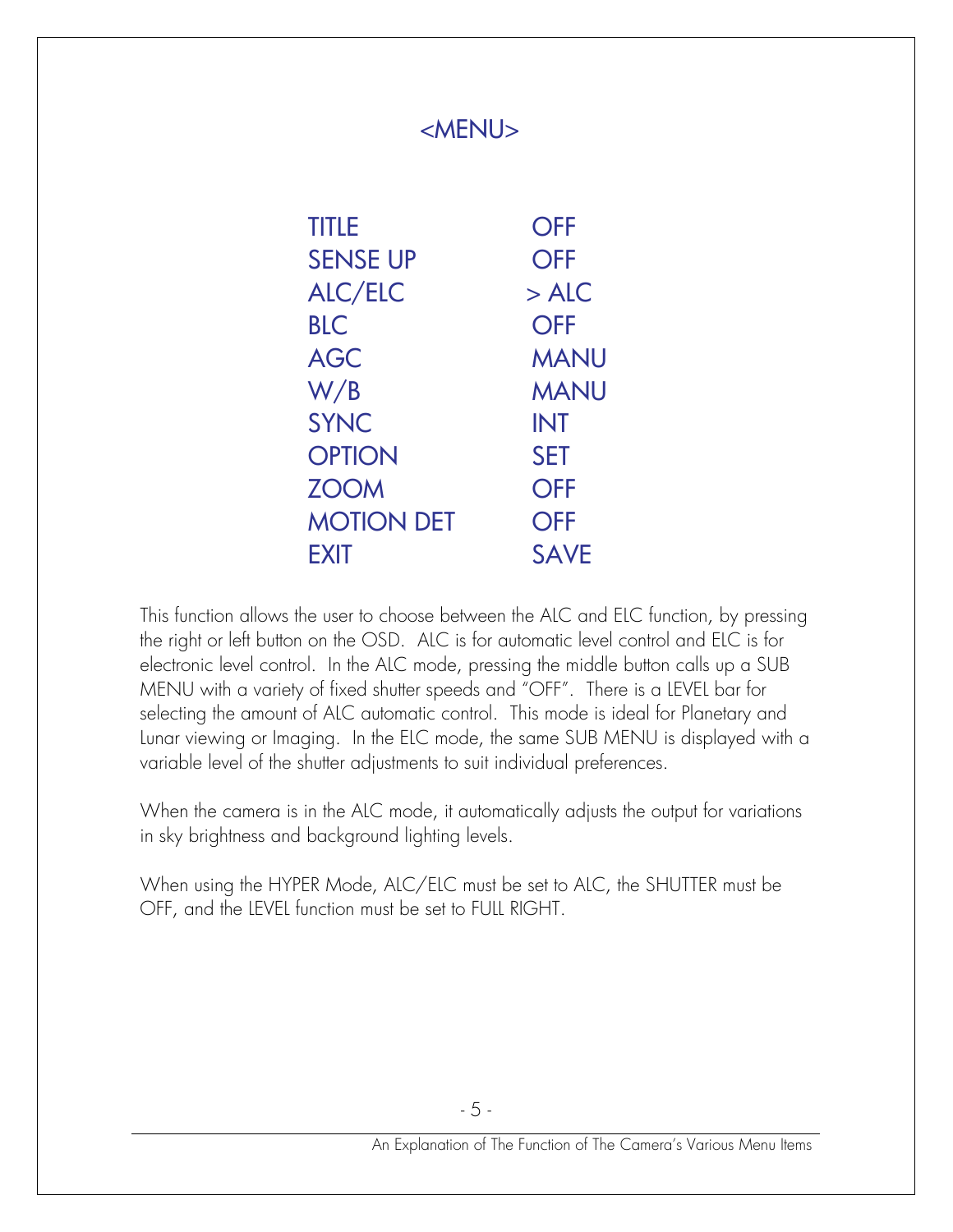

 SHUTTER 12000 LEVEL >I---.----< RETURN

This is an example of the use of ALC to set the shutter speed to  $1/12,000$ <sup>th</sup> of a second. A variety of fixed shutter speeds can be selected to accommodate the best Lunar and Planetary observing and imaging. The LEVEL function does not work in this mode unless the camera is connected to a lens with a electric shutter built into it. These lenses come with a wire and plug that is connected to the AUTO IRIS socket on the side of the camera.

NOTE: The Auto Iris sockets were eliminated in the MallinCam ULTRA and HYPER cameras. Owners of older MallinCam cameras that have the auto-iris socket can continue to use the LEVEL function while in ALC mode.

In addition, when using the HYPER mode, the camera must use ALC, the SHUTTER must be OFF, and the LEVER must be to FULL RIGHT.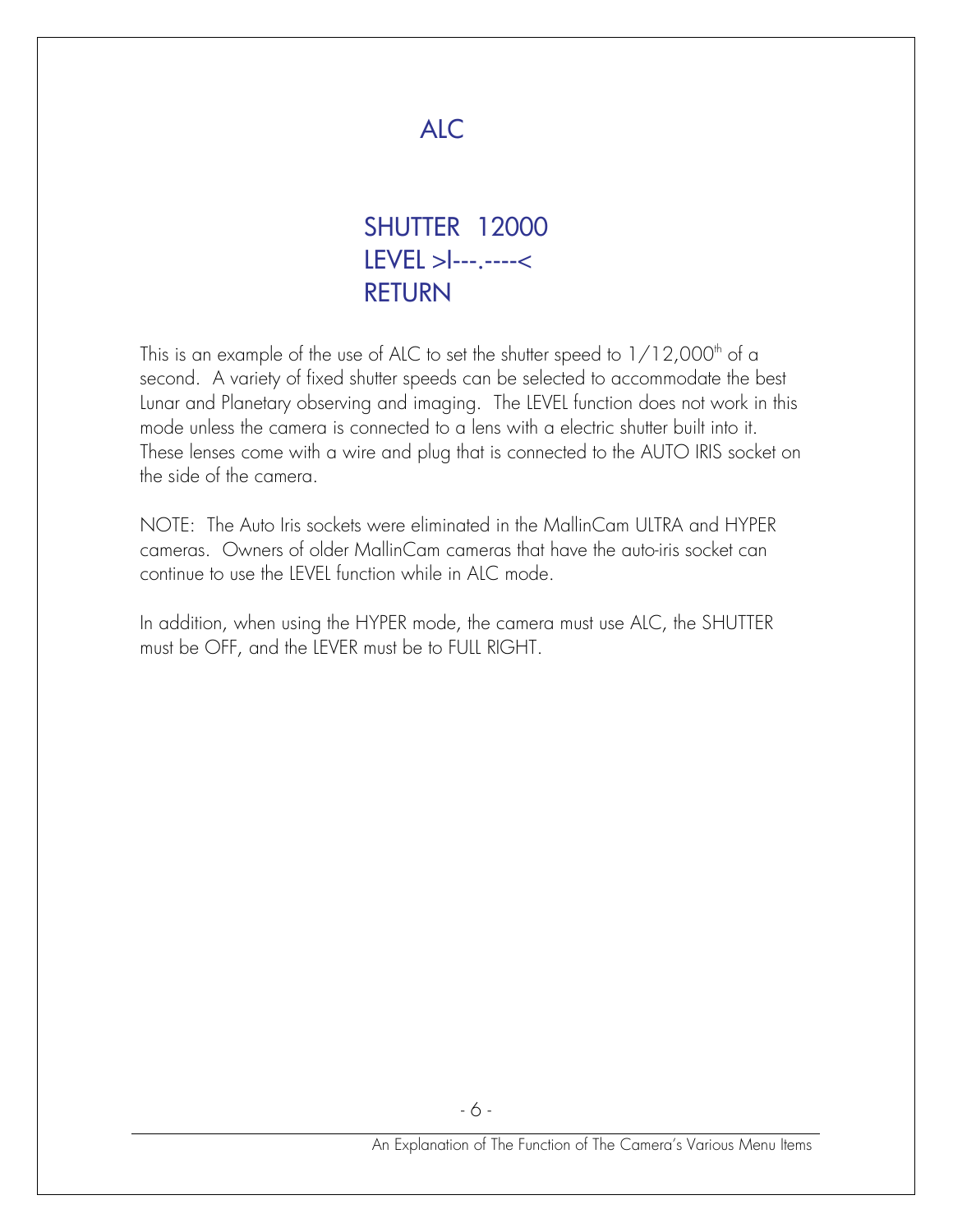## ELC

## LEVEL >----I----< RETURN

This is an example of the use of the variable shutter adjustment in the ELC mode. By adjusting the LEVEL bar in ELC Mode, the user chooses the shutter speed and image brightness for the specific target to be viewed. In lunar or planetary observing and imaging, the bar would be adjusted to the left to reduce image brightness. In deep sky observing, the level bar would be set full right to open the shutter to maximum to allow more light to be captured by the CCD sensor, thus increasing sensitivity.

ELC should only be used on a MallinCam HYPER when observing and imaging up to the 2.1 second maximum exposure time. Do not use ELC when 6 or 12 second exposure times are to be used on a MallinCam HYPER.

- 7 -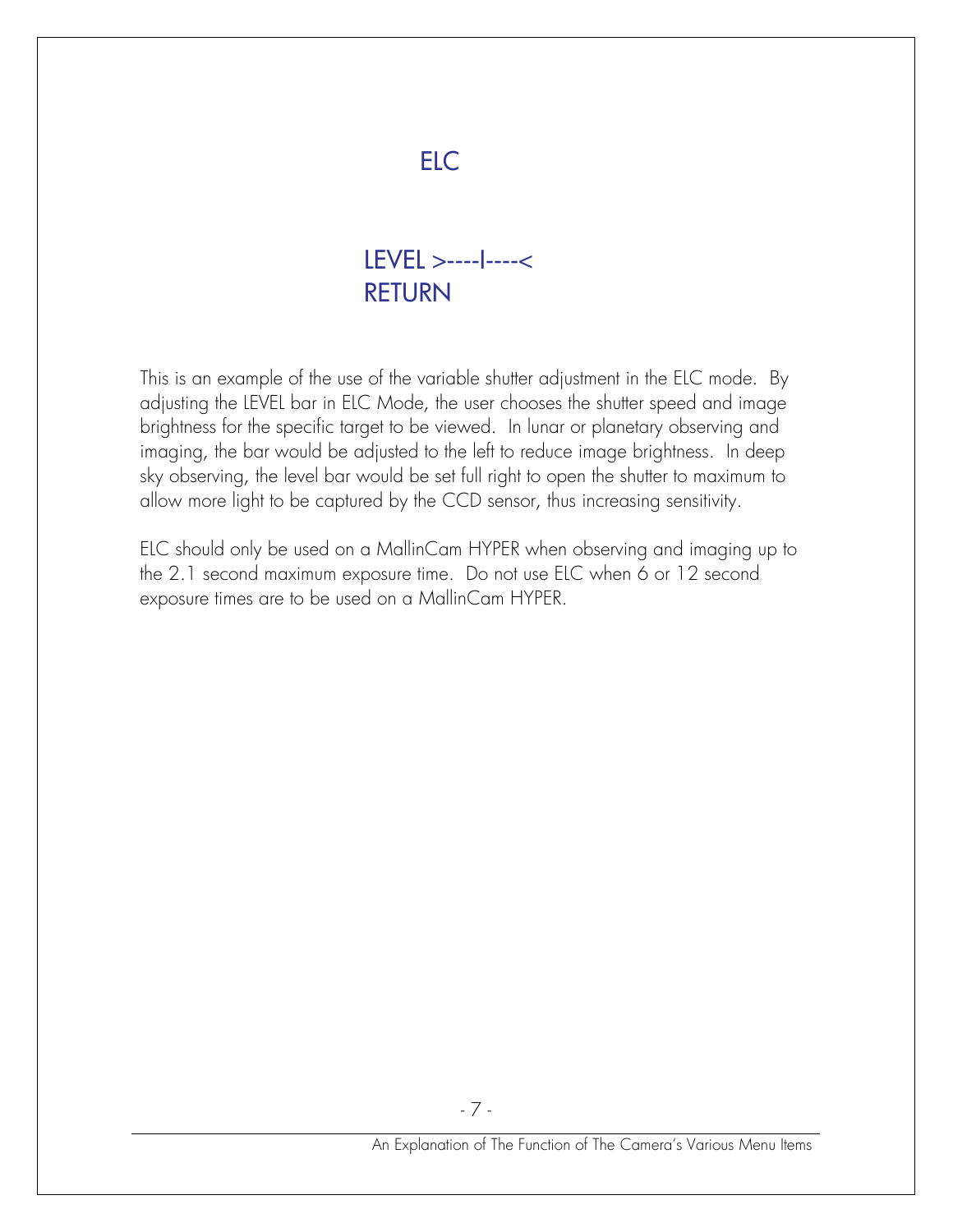| <b>TITLE</b>      | <b>OFF</b>  |
|-------------------|-------------|
| <b>SENSE UP</b>   | <b>OFF</b>  |
| <b>ALC/ELC</b>    | <b>ALC</b>  |
| <b>BLC</b>        | >ON         |
| <b>AGC</b>        | <b>MANU</b> |
| W/B               | <b>MANU</b> |
| <b>SYNC</b>       | <b>INT</b>  |
| <b>OPTION</b>     | <b>SET</b>  |
| <b>ZOOM</b>       | <b>OFF</b>  |
| <b>MOTION DET</b> | <b>OFF</b>  |
| <b>FXIT</b>       | <b>SAVE</b> |

One feature which can be important to some is BLC (Back Light Compensation). This feature allows the user to predetermine an area on the CCD sensor to augment or reduce the gain. A total of 48 zones can be set on the ccd sensor. This feature can be used to reduce AMP glow found on the older MallinCam II Color Camera – glow which is caused by the internal amplifier on board the CCD sensor.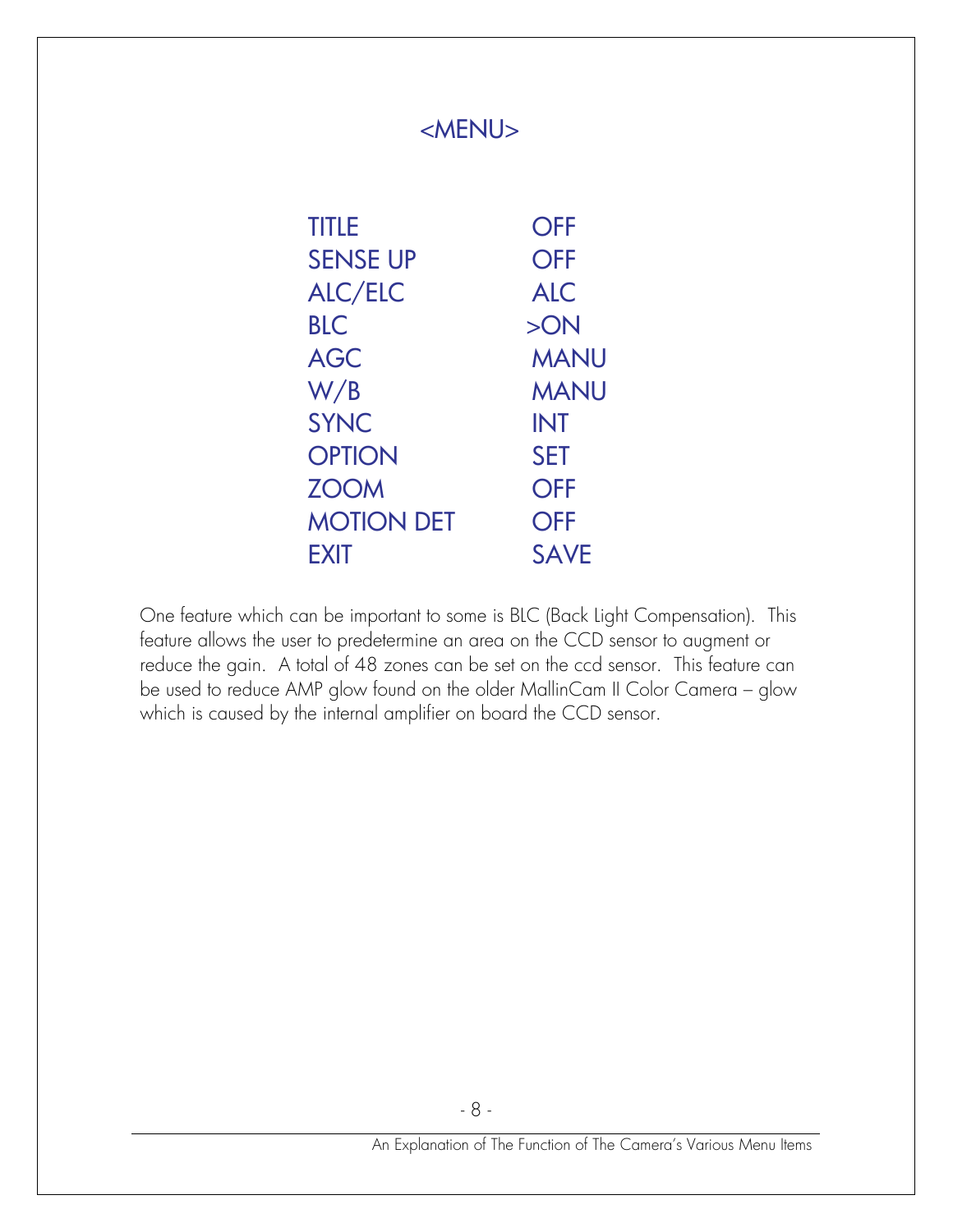

In the BLC menu, pressing the center button accesses the SUB MENU shown above. AREA SET is a setting done by the user to choose which area of the CCD sensor is to be affected by this feature. The PRESET menu is a group of blocks centered in the middle of the CCD sensor which can be used to augment the sensitivity of the center of the CCD sensor - thus reducing the background gain.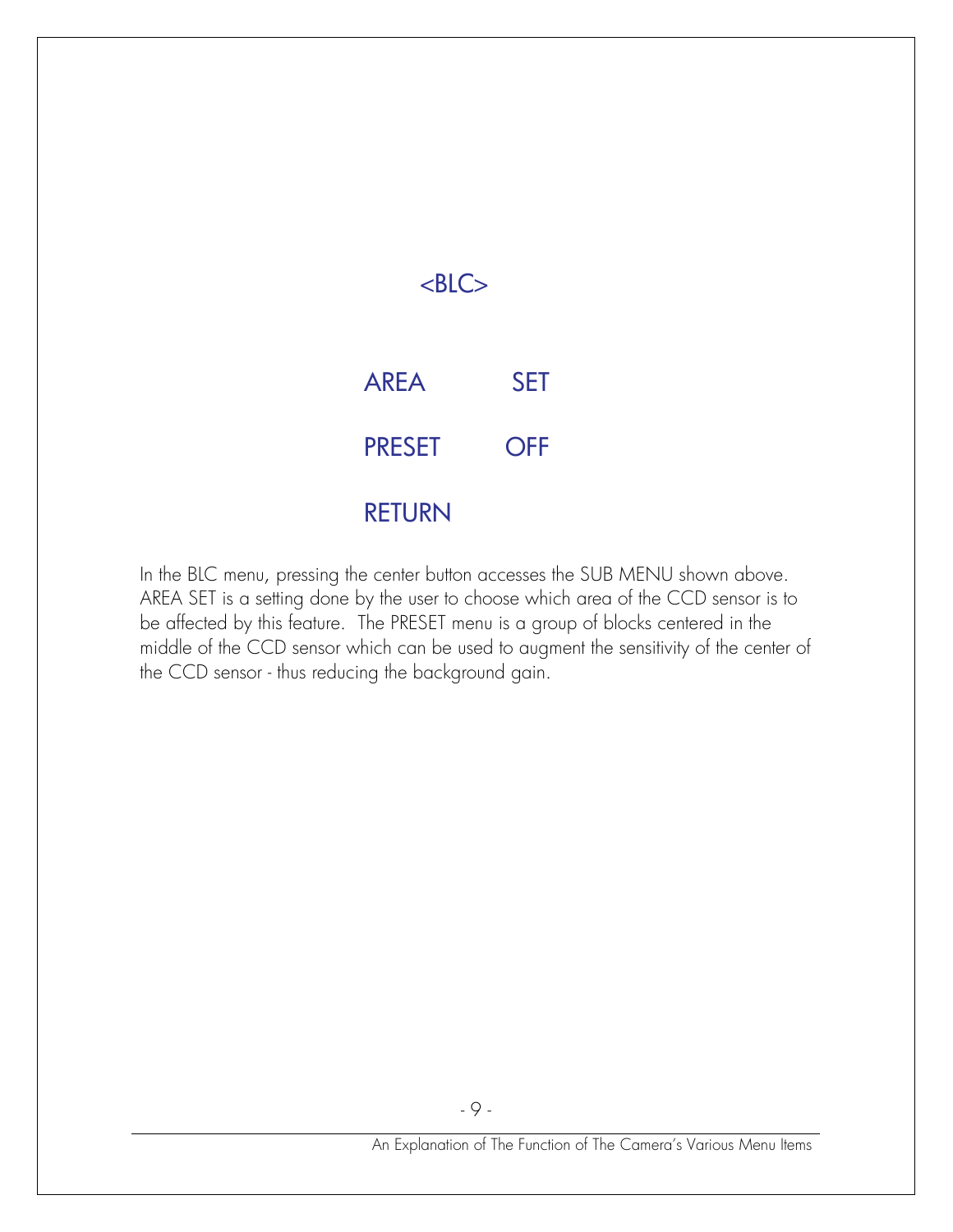| W           | B           | B | B | B | B | B | B |
|-------------|-------------|---|---|---|---|---|---|
| B           | B           | G | G | G | G | B | B |
| B           | B           | G | G | G | G | B | B |
| B           | B           | G | G | G | G | B | B |
| $\mathsf B$ | $\mathsf B$ | G | G | G | G | B | B |
| B           | B           | B | B | B | B | B | B |

W - White

B - Black

G - Gray

This is an example of the use of PRESET zoning. The background surrounding the middle blocks will be reduced in gain while the area of all blocks will be more visible.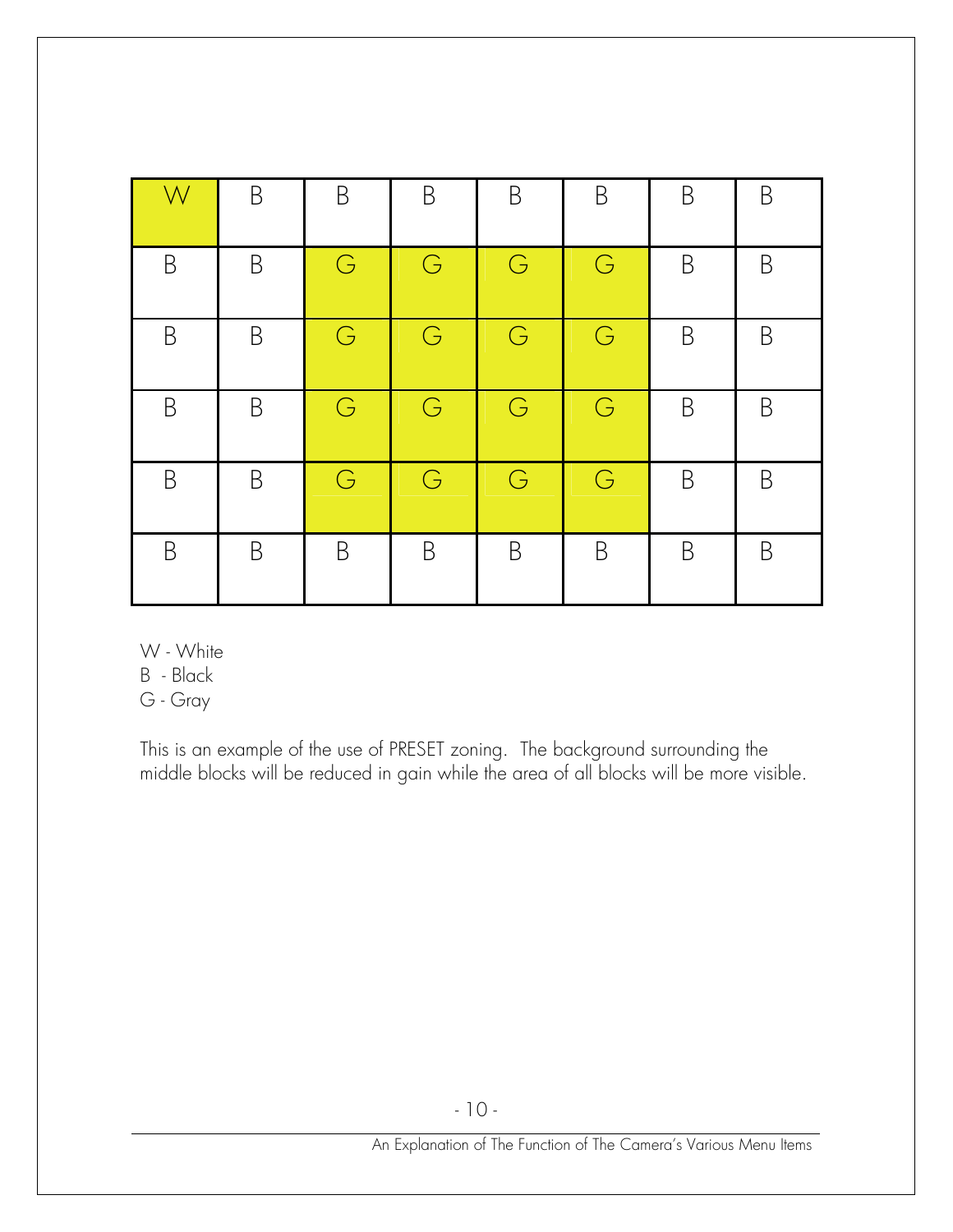| $\mathbb G$ | G          | $\mathsf B$ | B           | $\mathsf B$ | B           | $\mathsf B$ | B |
|-------------|------------|-------------|-------------|-------------|-------------|-------------|---|
| G           | G          | $\mathsf B$ | $\mathsf B$ | $\mathsf B$ | $\mathsf B$ | B           | B |
| G           | G          | B           | B           | B           | B           | B           | B |
| G           | $\bigodot$ | $\mathsf B$ | $\mathsf B$ | $\mathsf B$ | B           | $\mathsf B$ | B |
| G           | $\bigodot$ | B           | B           | B           | B           | B           | B |
| G           | $\bigodot$ | B           | B           | B           | B           | B           | B |

- G Gray
- $B Black$

In this example, the author chose the blocking feature where a total of 48 zones may be chosen. The 36 blocks to the right have reduced gain to compensate for AMP glow in the left 12 blocks. Experimentation is required when using this feature. It is possible to either increase or reduce gain on any area of the CCD sensor.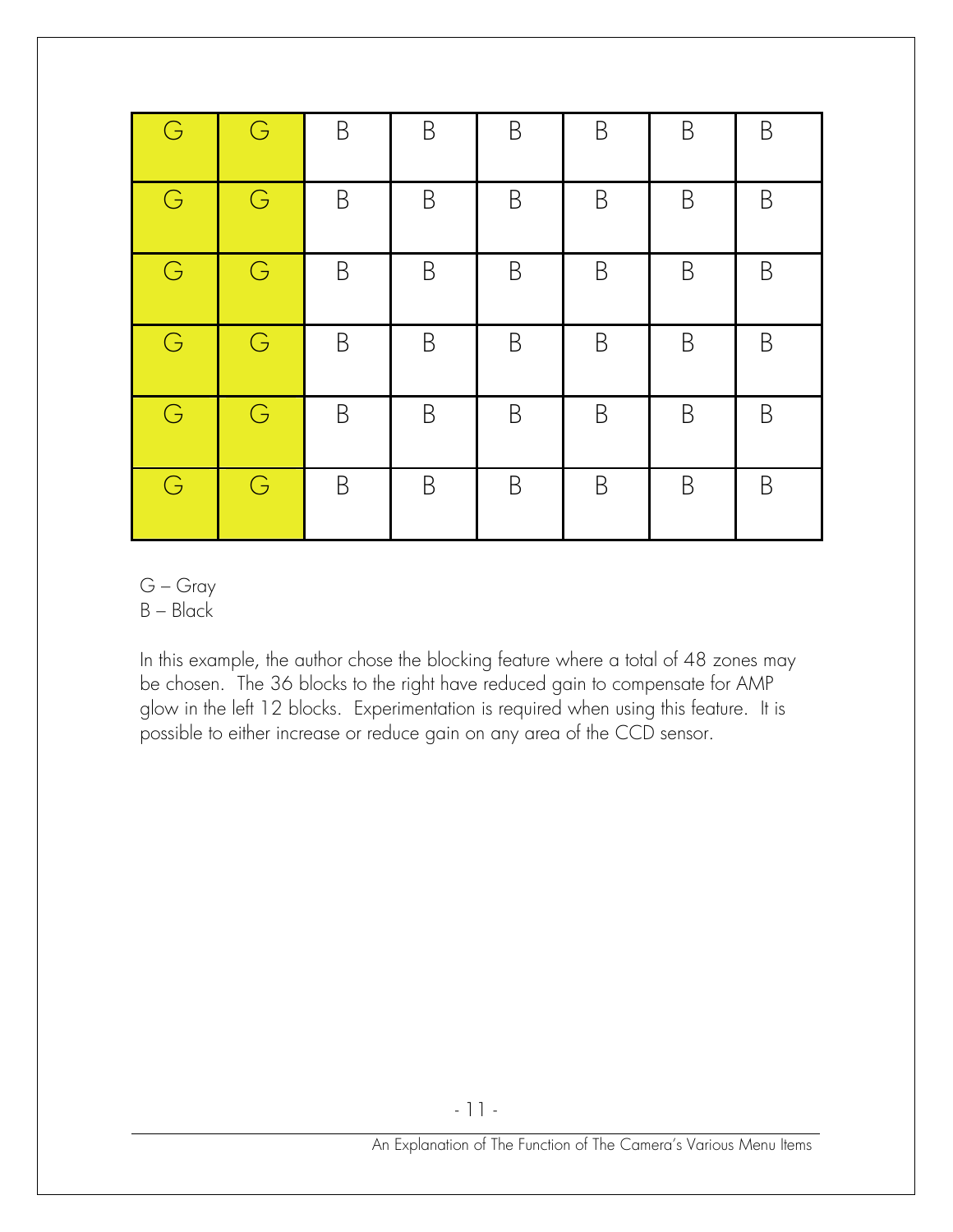| <b>TITLE</b>      | <b>OFF</b>  |
|-------------------|-------------|
| <b>SENSE UP</b>   | <b>OFF</b>  |
| <b>ALC/ELC</b>    | <b>ALC</b>  |
| <b>BLC</b>        | <b>OFF</b>  |
| <b>AGC</b>        | >MAN        |
| W/B               | <b>MANU</b> |
| <b>SYNC</b>       | <b>INT</b>  |
| <b>OPTION</b>     | <b>SET</b>  |
| <b>ZOOM</b>       | <b>OFF</b>  |
| <b>MOTION DET</b> | <b>OFF</b>  |
| EXIT              | <b>SAVE</b> |

AGC is one of the most important functions for successful live observing or imaging. For planetary and lunar observations, this function should be set to OFF by pressing the right or left button until OFF appears. For deep sky observing and imaging, this function should be set to MAN for manual. Careful adjustment in MAN mode should be observed. This is the final output signal strength and gain of the CCD sensor. Too high will result in a washed out, white image on the monitor. Too low will result in a darker image. AGC stands for Automatic Gain Control.

#### In summary:

AGC MAN – The Gain is adjusted to a Fixed Value. This is best for deep sky objects at all integration modes including the 6 and 12 second HYPER modes

AGC OFF – The Gain is turned OFF. This is best for CCD-like image quality capture of multiple frames and for planetary and lunar viewing and imaging.

AGC ON – The Gain is automatic with the LEVEL controlling the amount of Gain. This is best for daytime viewing of terrestrial objects.

- 12 -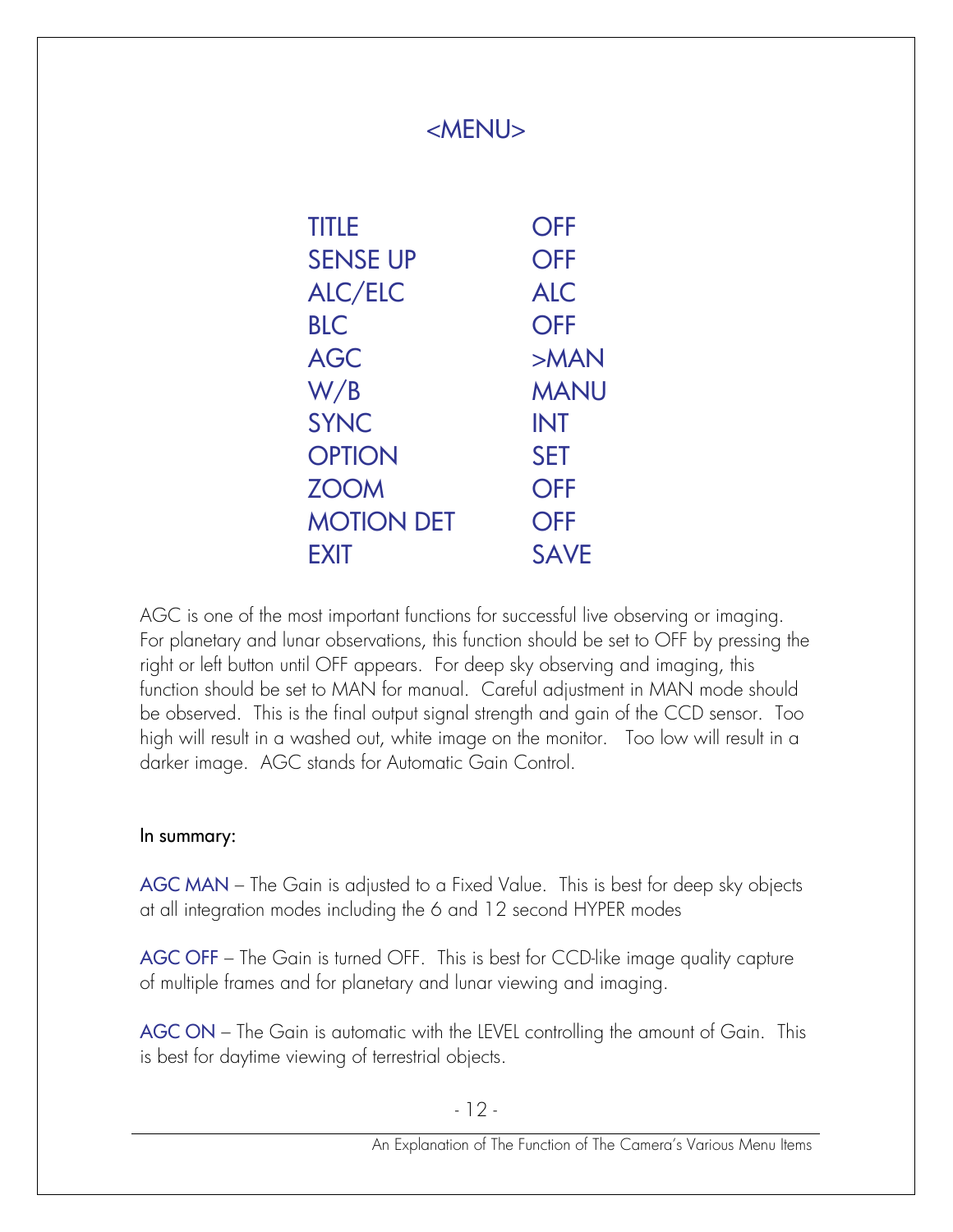

AGC

 LEVEL >----I----< RETURN

This is the AGC setting in the MAN position. Increasing the LEVEL will make the image brighter. Decreasing the LEVEL will result in a darker image. In deep sky observing, many favor the gain set to the max to obtain the maximum power available from the CCD sensor. This setting is for live viewing only of faint objects. Setting in the middle position will result in good imaging gain. This setting is dependent on the aperture of telescope used.

When using the HYPER Mode, the AGC must be set to MAN for use of the 6 or 12 second exposure limits. It is recommended that the LEVEL be set 1/3 to ½ from the Left initially and then adjusted to suit the sky conditions and the telescope being used.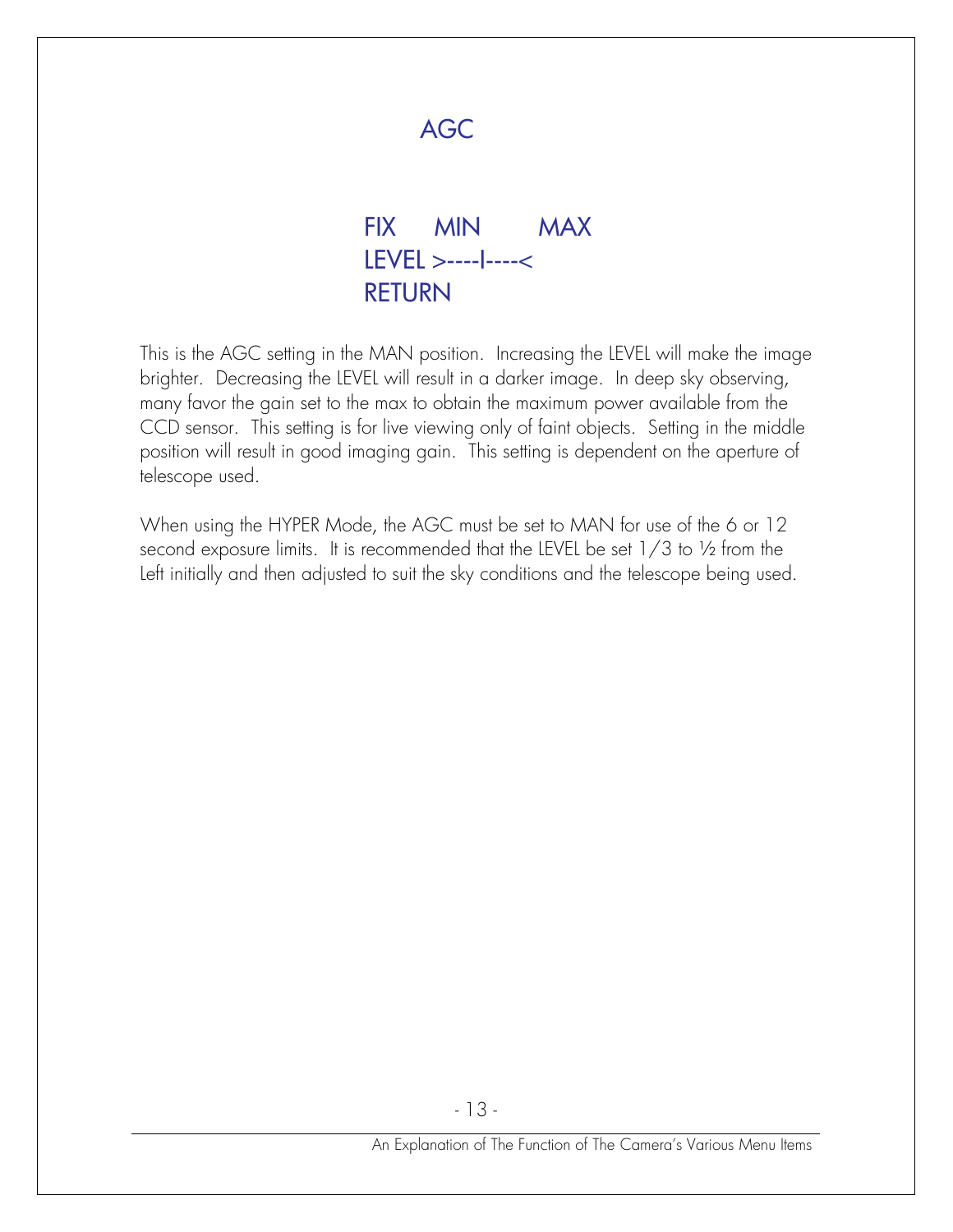| <menu></menu> |  |  |
|---------------|--|--|
|---------------|--|--|

| <b>TITLE</b>      | <b>OFF</b>  |
|-------------------|-------------|
| <b>SENSE UP</b>   | <b>OFF</b>  |
| <b>ALC/ELC</b>    | <b>ALC</b>  |
| <b>BLC</b>        | <b>OFF</b>  |
| <b>AGC</b>        | MAN.        |
| W/B               | $>$ ATW     |
| <b>SYNC</b>       | <b>INT</b>  |
| <b>OPTION</b>     | <b>SET</b>  |
| <b>ZOOM</b>       | <b>OFF</b>  |
| <b>MOTION DET</b> | <b>OFF</b>  |
| EXIT              | <b>SAVE</b> |

This setting is not active on black and white MallinCam cameras, such as the Pro, B&W ULTRA, and B&W Hyper. This setting is active in the MallinCam II Color, Color ULTRA, and Color HYPER, and proper setting is important achieve good live views and images. W/B stands for White Balance. In ATW (Auto Total White Control), colors are adjusted automatically for proper white balance. This is ideal for average live viewing and some imaging.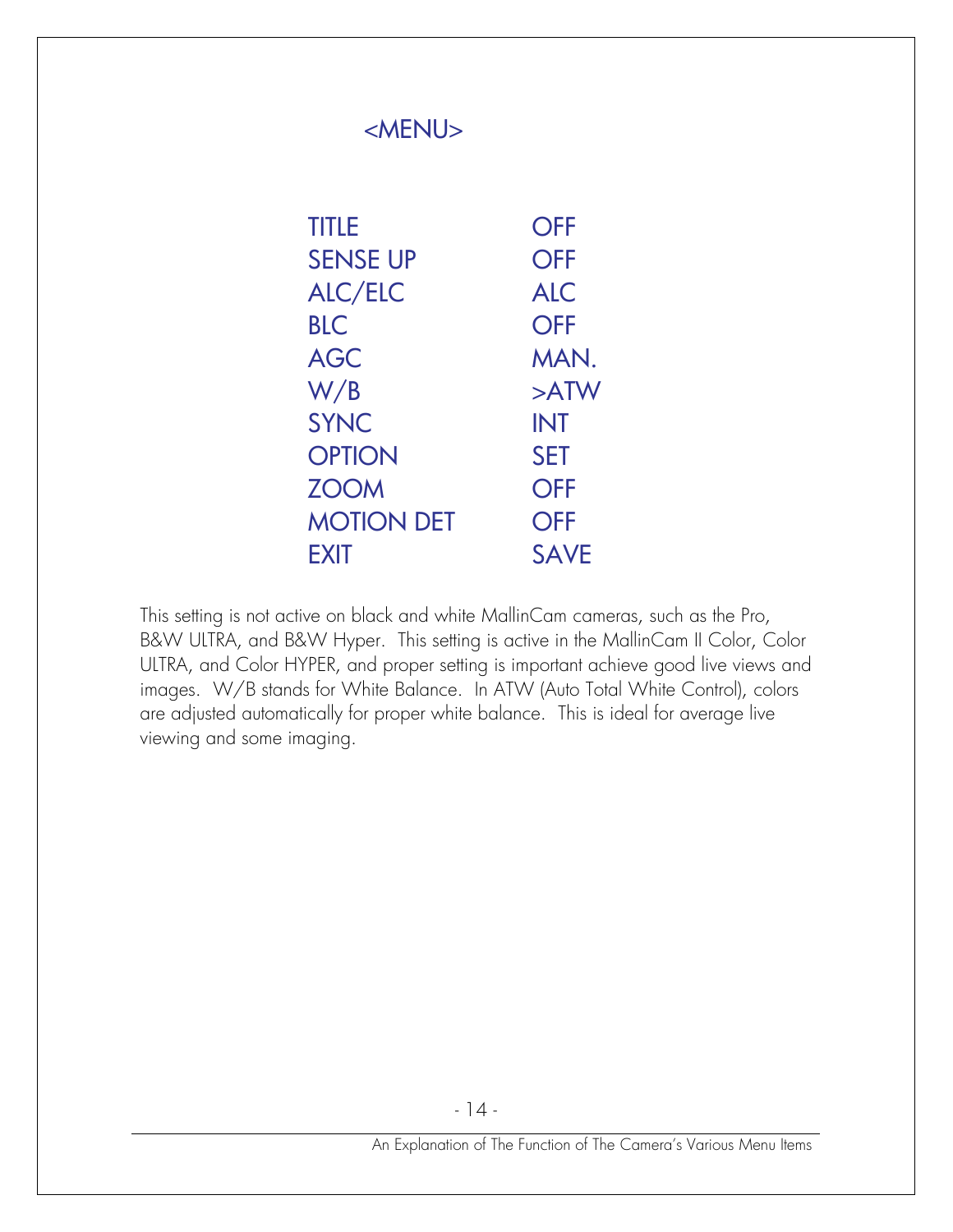| <b>TITLE</b>      | <b>OFF</b>  |
|-------------------|-------------|
| <b>SENSE UP</b>   | <b>OFF</b>  |
| <b>ALC/ELC</b>    | <b>ALC</b>  |
| <b>BLC</b>        | <b>OFF</b>  |
| <b>AGC</b>        | <b>MANU</b> |
| W/B               | >AWC        |
| <b>SYNC</b>       | <b>INT</b>  |
| <b>OPTION</b>     | <b>SET</b>  |
| <b>ZOOM</b>       | <b>OFF</b>  |
| <b>MOTION DET</b> | <b>OFF</b>  |
| EXIT              | <b>SAVE</b> |

AWC (Auto White Control) is a feature on the Mallincam II Color, Color ULTRA, and Color HYPER cameras which allows the user to set the White Balance based on the image seen live on the screen. In this mode, press the middle button for a few seconds until the AWC flashes. Then press the middle button again to "lock in" the best white level available for the specific object being viewed live. Once the AWC stop flashing, the white control has been balanced for the best color balance based on the object being viewed.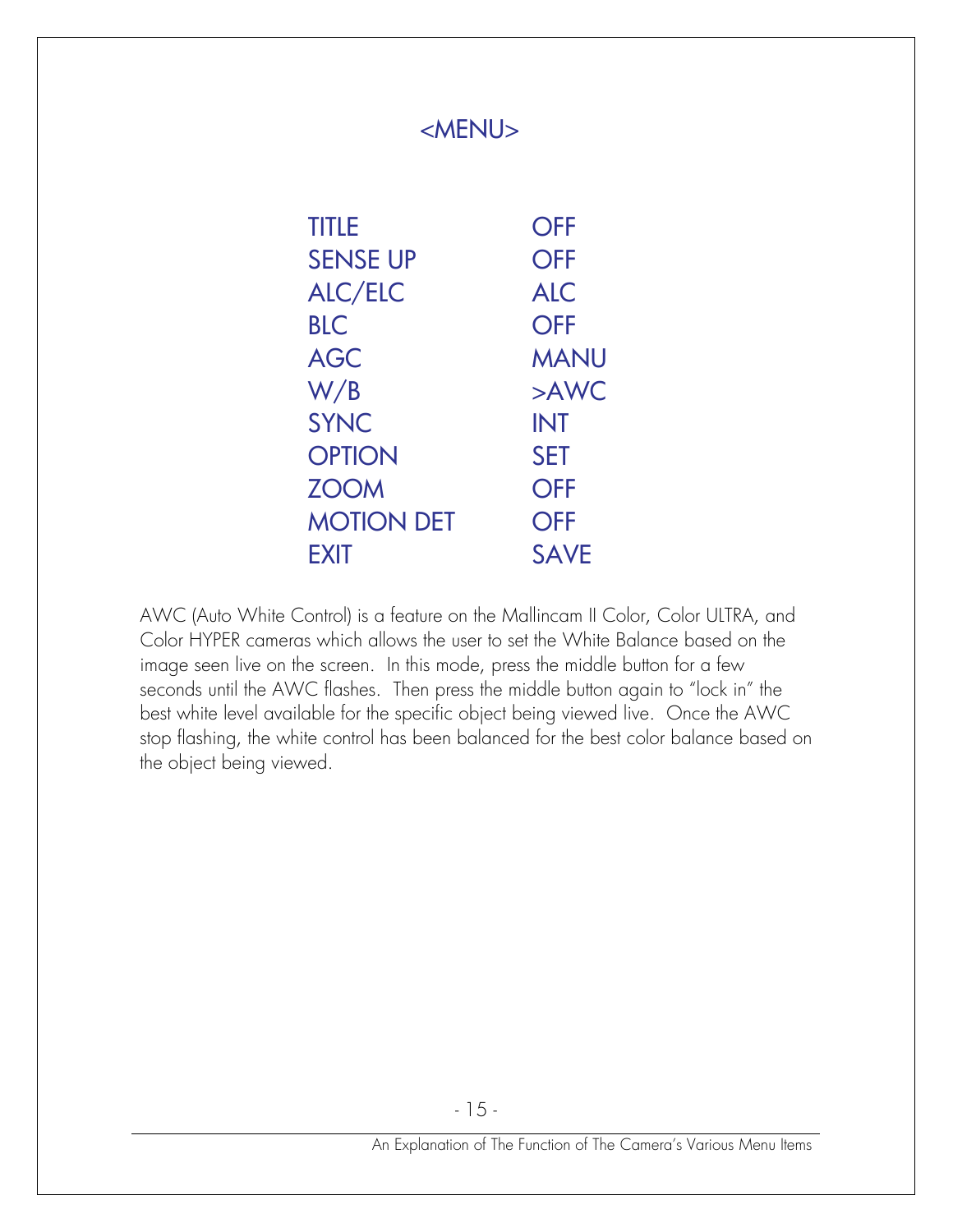| <b>TITLE</b>      | <b>OFF</b>  |
|-------------------|-------------|
| <b>SENSE UP</b>   | <b>OFF</b>  |
| <b>ALC/ELC</b>    | <b>ALC</b>  |
| <b>BLC</b>        | <b>OFF</b>  |
| <b>AGC</b>        | <b>MANU</b> |
| W/B               | >MANU       |
| <b>SYNC</b>       | <b>INT</b>  |
| <b>OPTION</b>     | <b>SET</b>  |
| <b>ZOOM</b>       | <b>OFF</b>  |
| <b>MOTION DET</b> | <b>OFF</b>  |
| EXIT              | <b>SAVE</b> |

The MAN (manual) setting of W/B is the most important adjustment for all MallinCam Color cameras. By pressing the button, a variety of SUB MENU items become available.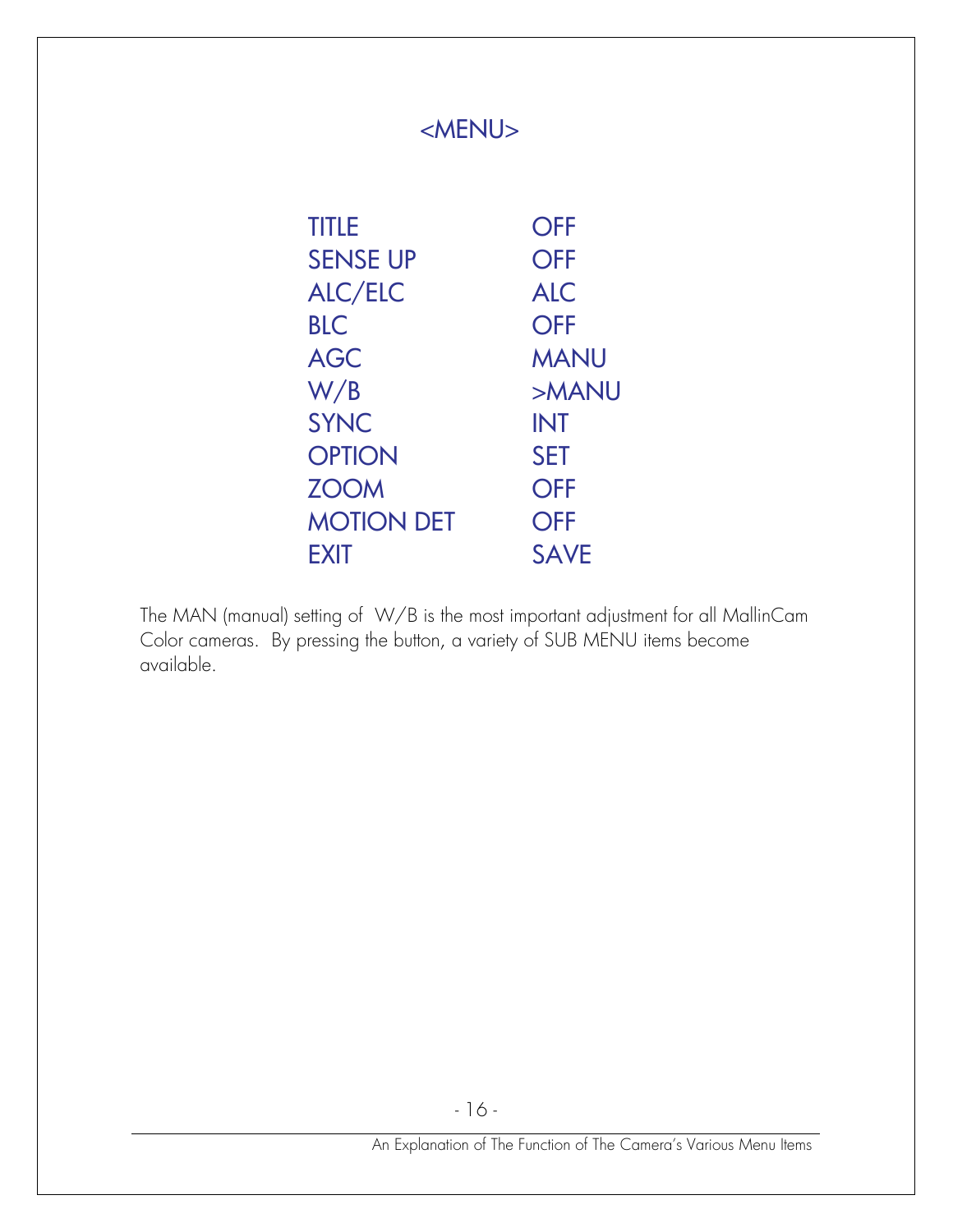## $<\!\!W/B\!\!>$

## PRESET 3200K

### RETURN

In the W/B menu, MAN (manual) mode Sub-Menu, press the right or left button to select 3200K. This allows the user to view object in near infrared. It will see up to 80% more into infrared, allowing a variety of object to be seen with various form and detail.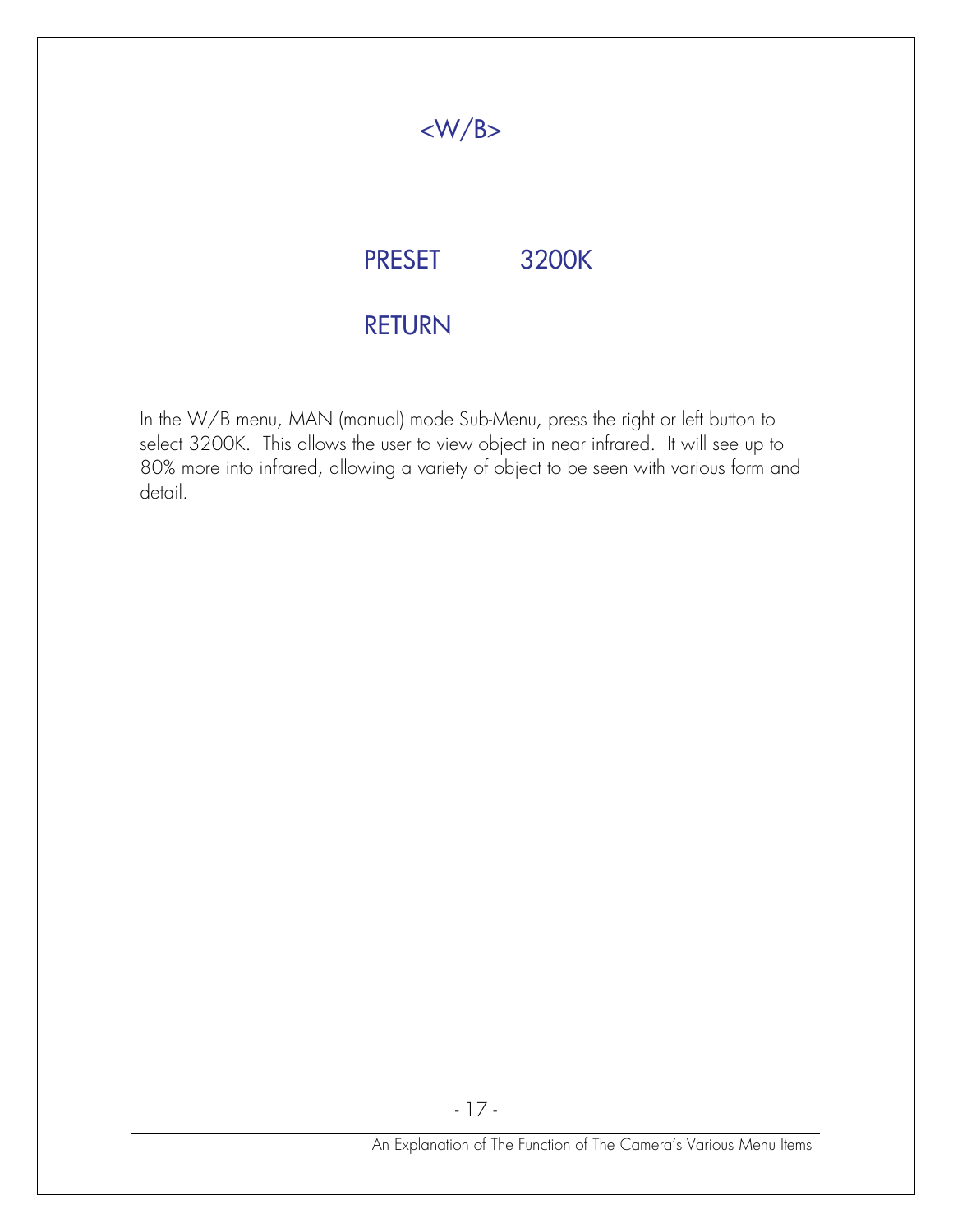# PRESET 5600K

 $<\!\!W/B\!\!>$ 

### RETURN

In the W/B menu, MAN Sub Menu, press the button to the right to select 5600K. This allows the user to see more into the visual range with some degree of infrared. This range setting can be useful in viewing live or imaging. Scientific work can be obtained in this mode. Nebula and other gas object can have a different effect and detail in this mode. This feature is active in all Mallincam II Color, Color ULTRA and Color HYPER models.

- 18 -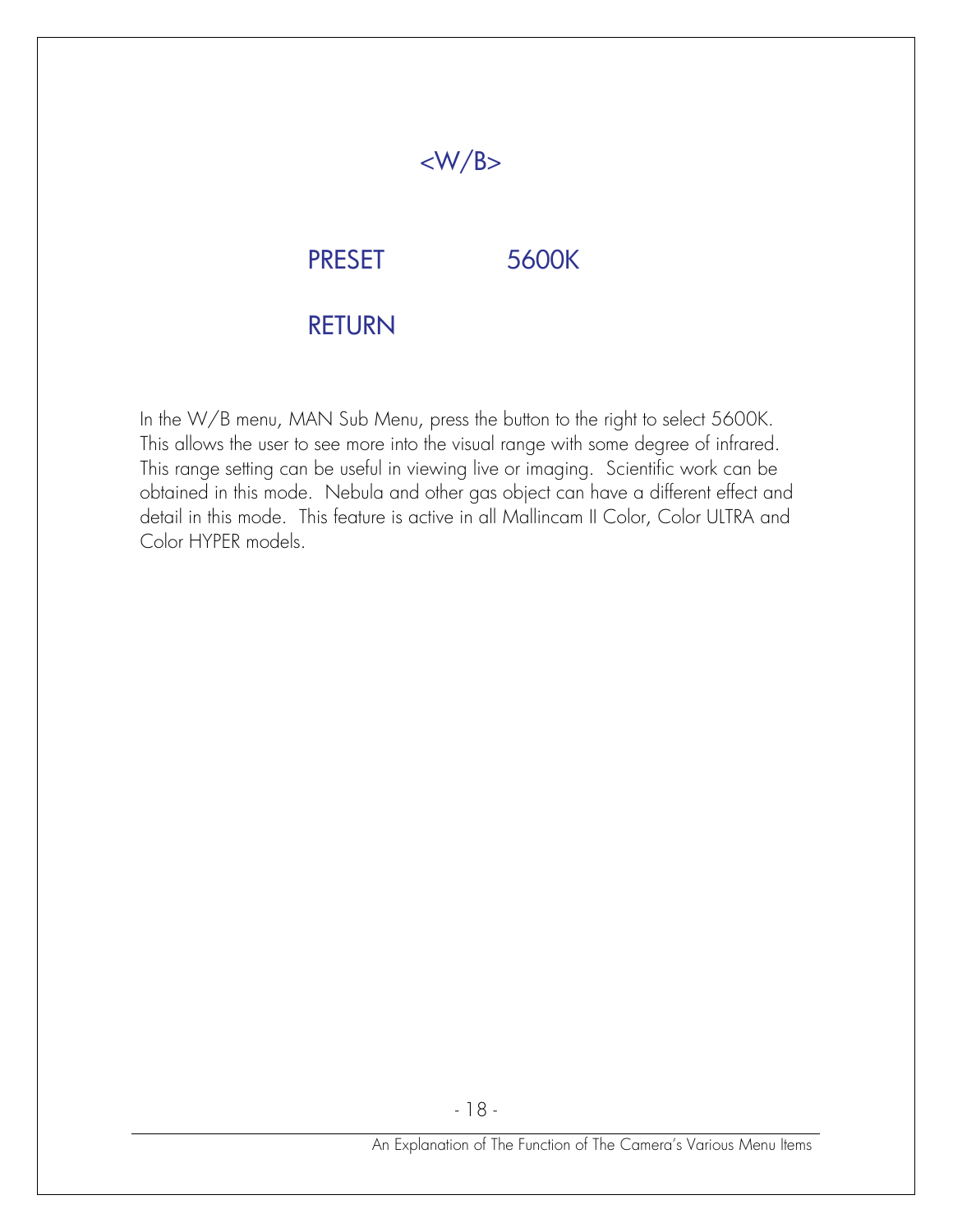## $<\!\!W/B\!\!>$

 PRESET OFF <USER> RED >--I-.----< BLUE >----.I---<

#### RETURN

In the W/B menu with the MAN sub menu active, this feature allows the user to choose the amount of color to be reduced or augmented. For astrophotography, this is the best setting for many object including planetary, Lunar and deep sky. Green is fixed while red and blue can be adjusted to the desired color blending of any given object. This mode will allow the user to reject light and sky pollution. Careful adjustment must be observed. This function is active in all MallinCam II Color, Color ULTRA, and Color HYPER cameras.

For the MallinCam Color HYPER, start with the Red set ½ from the Left, and the Blue set 1 to the Right of Center.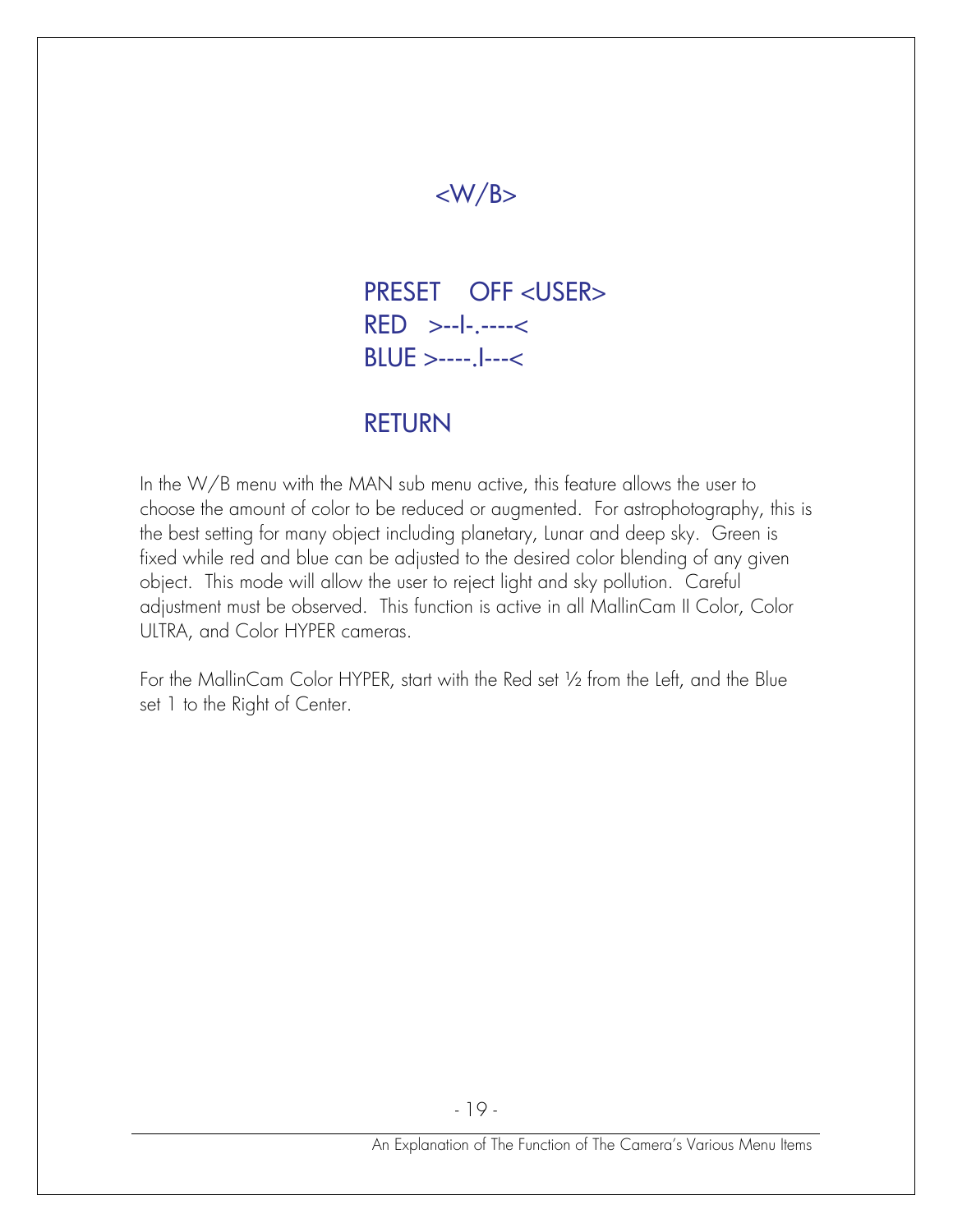| <b>TITLE</b>      | <b>OFF</b>  |
|-------------------|-------------|
| <b>SENSE UP</b>   | <b>OFF</b>  |
| <b>ALC/ELC</b>    | <b>ALC</b>  |
| <b>BLC</b>        | <b>OFF</b>  |
| <b>AGC</b>        | <b>MANU</b> |
| W/B               | <b>MANU</b> |
| <b>SYNC</b>       | $>$ $N$ T   |
| <b>OPTION</b>     | <b>SET</b>  |
| <b>ZOOM</b>       | <b>OFF</b>  |
| <b>MOTION DET</b> | <b>OFF</b>  |
| <b>EXIT</b>       | <b>SAVE</b> |
|                   |             |

The SYNC is fixed in all MallinCam Video Cameras. It is adjusted at the factory to allow the proper viewing with the appropriate NTSC or PAL system monitors.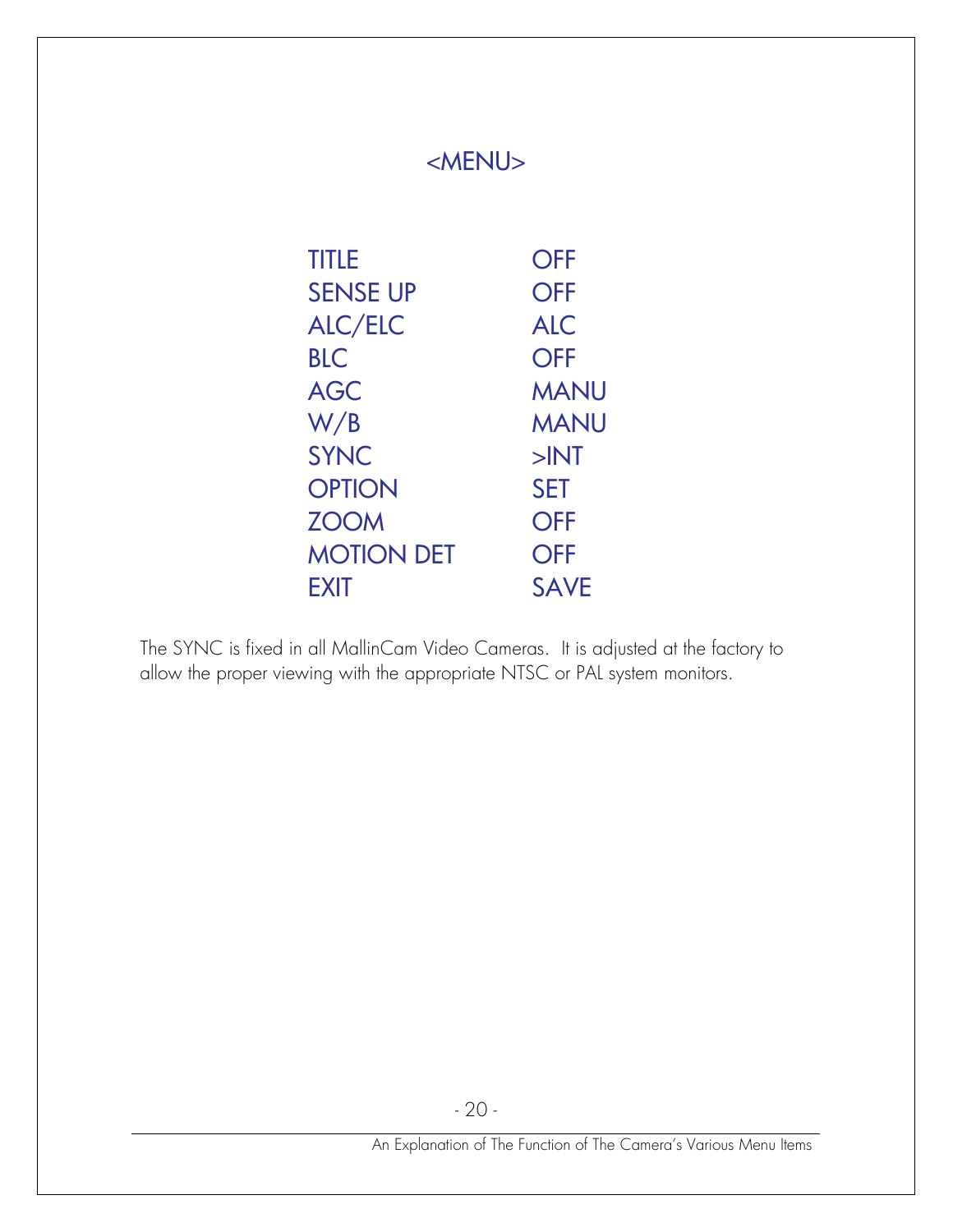| <b>TITLE</b>      | <b>OFF</b>  |
|-------------------|-------------|
| <b>SENSE UP</b>   | <b>OFF</b>  |
| <b>ALC/ELC</b>    | <b>ALC</b>  |
| <b>BLC</b>        | <b>OFF</b>  |
| <b>AGC</b>        | <b>MANU</b> |
| W/B               | <b>MANU</b> |
| <b>SYNC</b>       | <b>INT</b>  |
| <b>OPTION</b>     | $>$ SET     |
| <b>ZOOM</b>       | <b>OFF</b>  |
| <b>MOTION DET</b> | <b>OFF</b>  |
| <b>EXIT</b>       | <b>SAVE</b> |

The OPTION menu has a lot to offer in all MallinCam Video Cameras. Masking features, MIRROR effects, POSITIVE/NEGATIVE effects, and image PRIORTY sensitivity settings are many of the features that can be used for various situations with any given telescope. Press the center button to enter the OPTIONS sub-menu.

One OPTION is PRIORITY and its two Sub-Menu items are AGC and SENS. This switches the signal detection from the AGC section (the amplifier) to the SENS section (CCD input). Once a bright object is detected, either the CCD sensor (SENS) detects it or the amplifier does (AGC).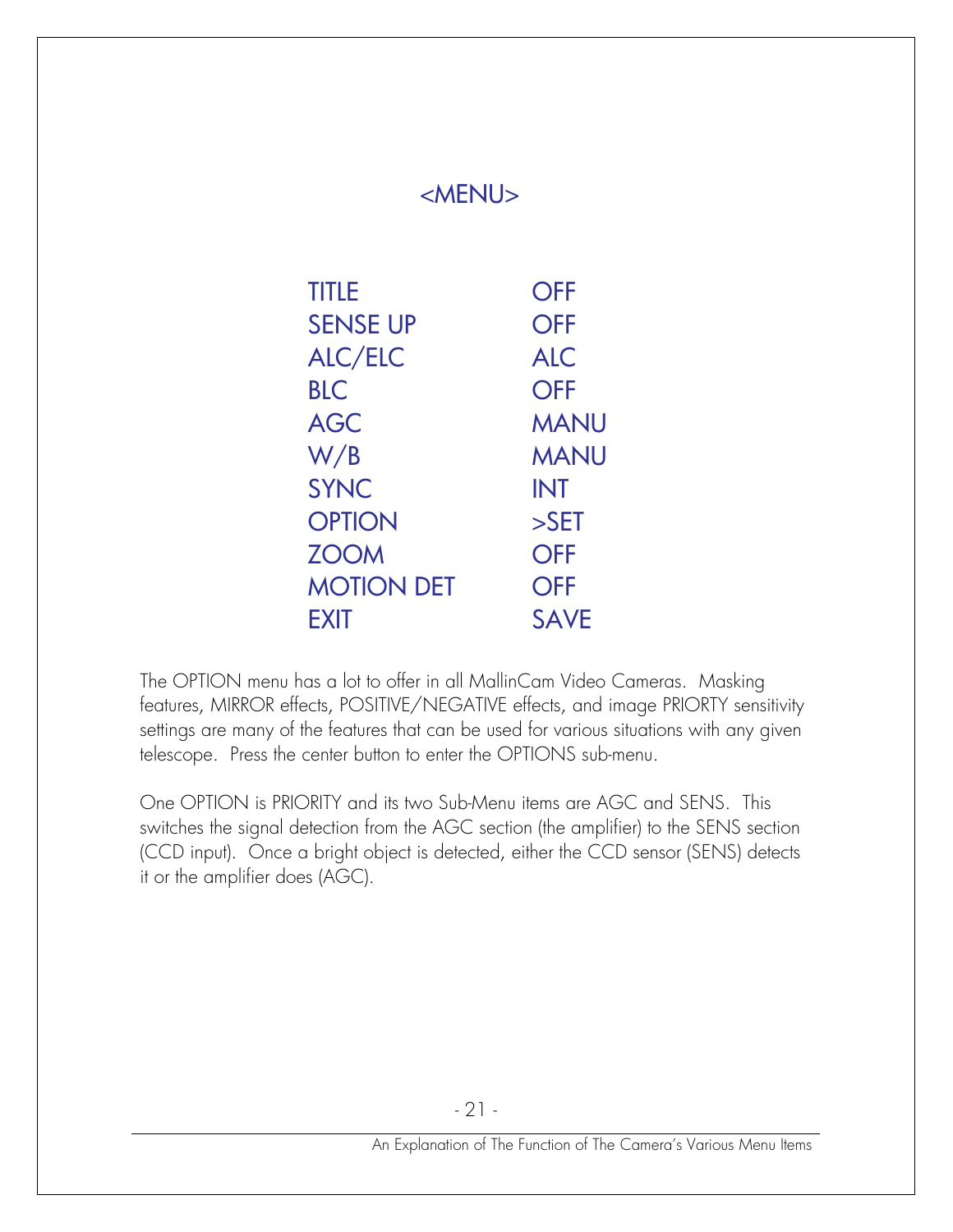# << OPTION >>

| <b>MASK A</b>   | <b>OFF</b>  |
|-----------------|-------------|
| <b>MASK B</b>   | <b>OFF</b>  |
| <b>MASK C</b>   | <b>OFF</b>  |
| <b>MASK D</b>   | <b>OFF</b>  |
| POSI/NEGA       | <b>POSI</b> |
| <b>H-REV</b>    | <b>OFF</b>  |
| <b>V-REV</b>    | <b>OFF</b>  |
| <b>FREEZE</b>   | FIELD       |
| <b>PRIORITY</b> | <b>AGC</b>  |
| <b>GAMMA</b>    | 0.45        |
| <b>NEXT</b>     |             |

- 22 -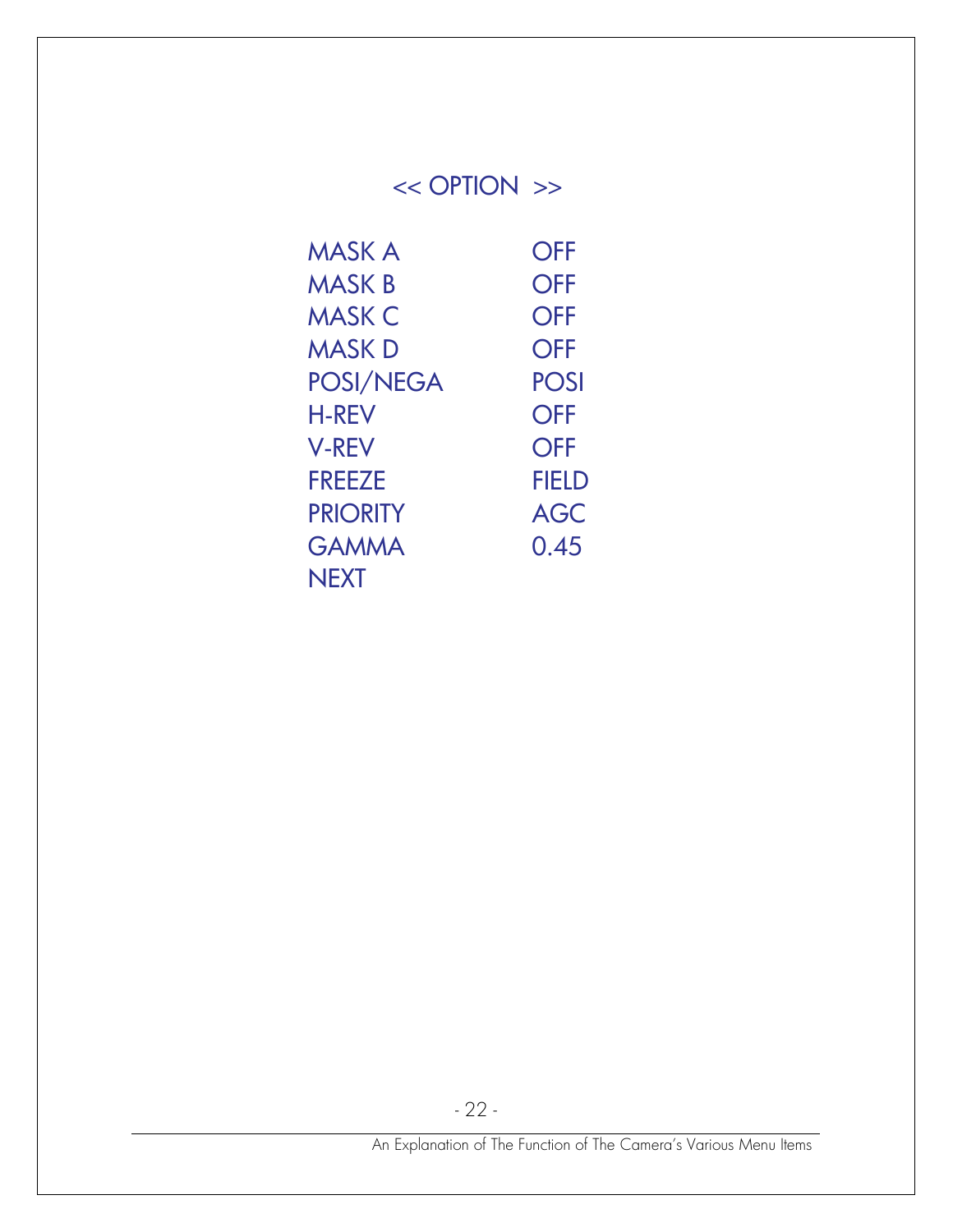# << OPTION2 >>

| <b>APC</b>        | <b>SFT</b> |
|-------------------|------------|
| <b>HIGH LIGHT</b> | <b>SFT</b> |
| <b>COLOR BAR</b>  | <b>OFF</b> |
| Return            |            |

- 23 -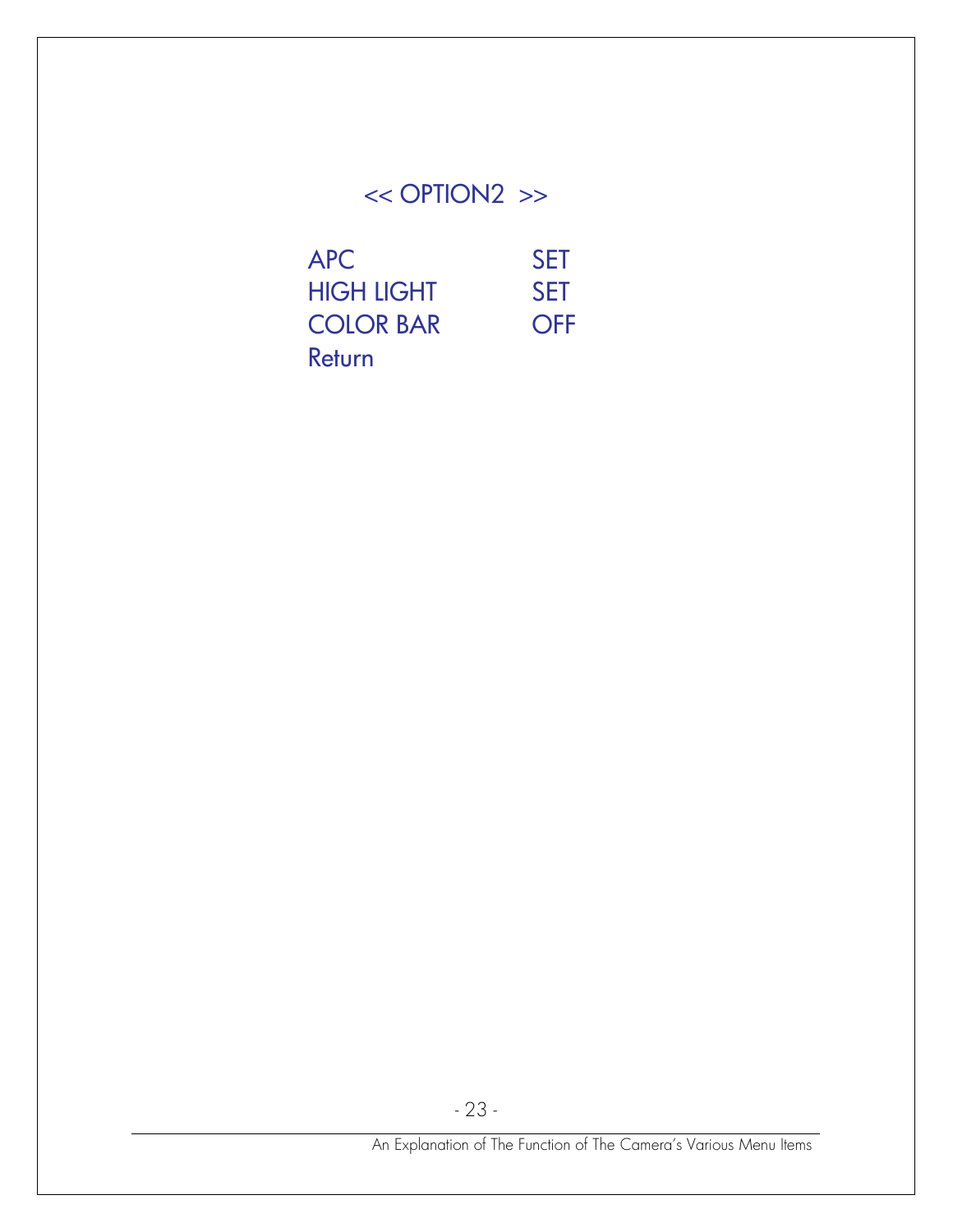## $<<$  APC  $>>$

## PRESET OFF

 H-GAIN >----I----< V=GAIN >----I----<

#### Return

By sliding the two adjustment bars to the LEFT, sharpening and digital anti-blooming are held to an absolute minimum. When the two adjustments are to the RIGHT position, maximum sharpening and digital ant-blooming occurs. The default position is with both sliders to the CENTER position.

If both AGC is turned OFF and the APC sliders are to the LEFT, then there is NO GAIN – the camera is converted into a straight through CCD imager.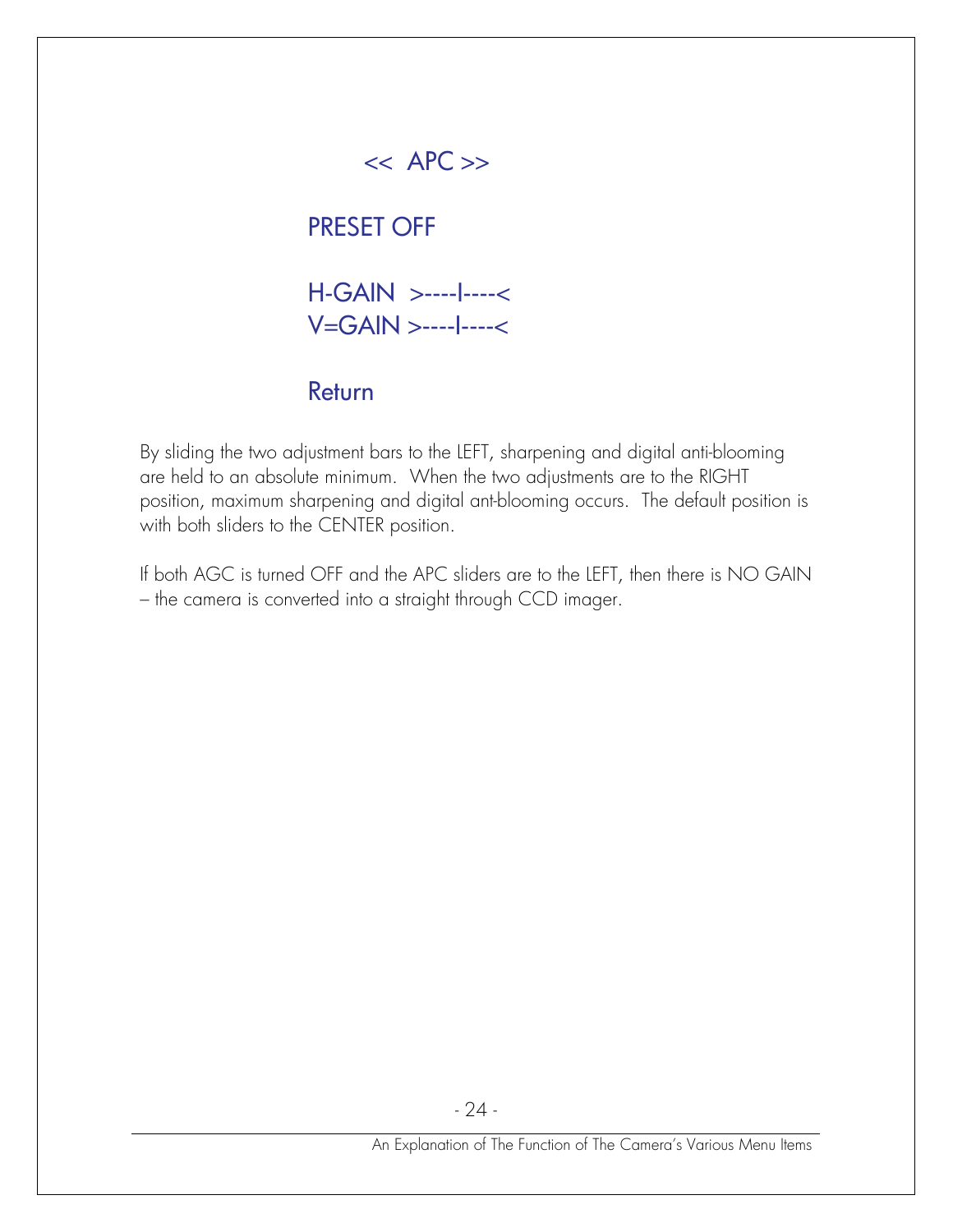# < HIGH LIGHT SET >

LEVEL >I---.----< Return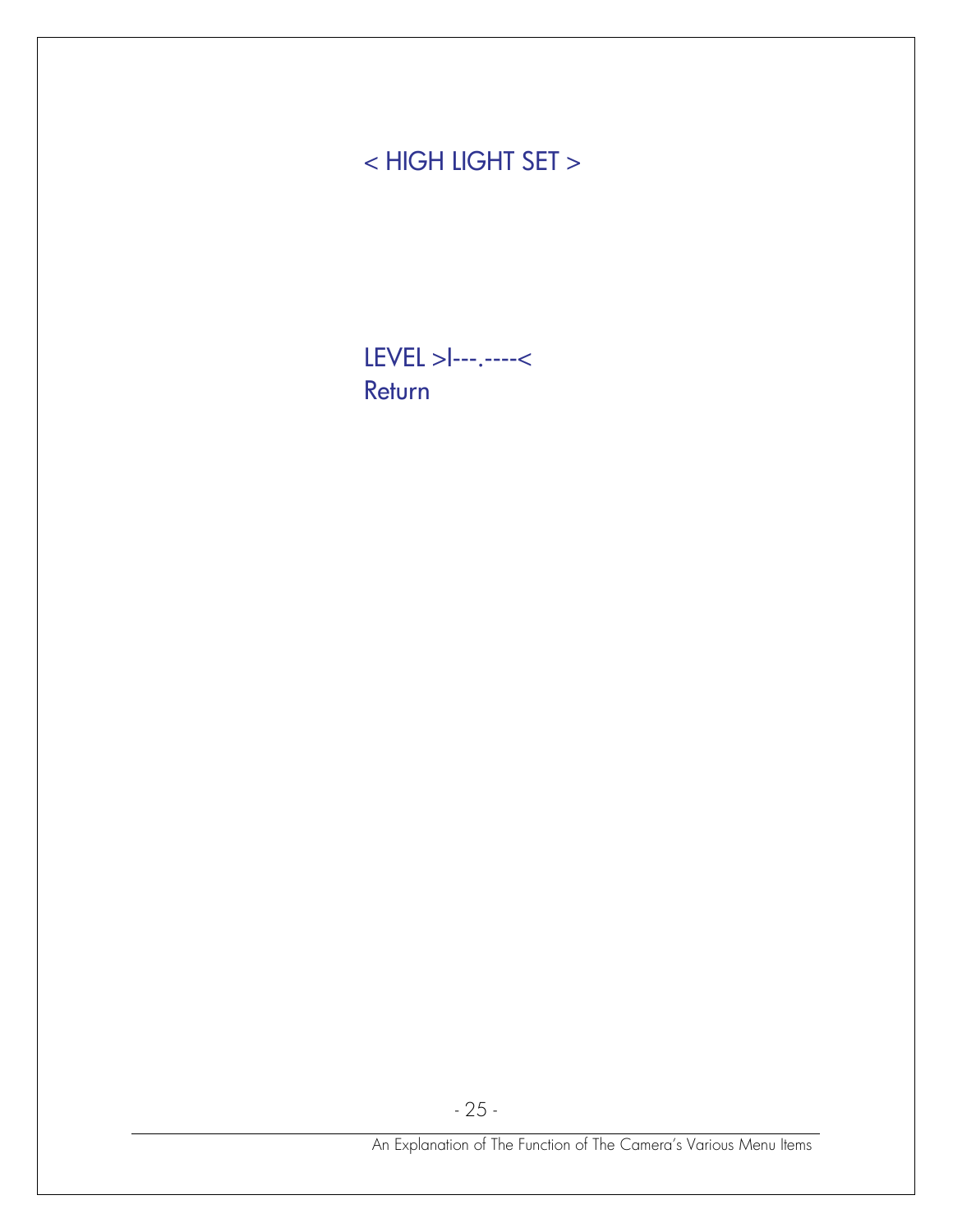| <b>TITLE</b>      | <b>OFF</b>  |
|-------------------|-------------|
| <b>SENSE UP</b>   | <b>OFF</b>  |
| <b>ALC/ELC</b>    | <b>ALC</b>  |
| <b>BLC</b>        | <b>OFF</b>  |
| <b>AGC</b>        | <b>MANU</b> |
| W/B               | <b>MANU</b> |
| <b>SYNC</b>       | <b>INT</b>  |
| <b>OPTION</b>     | <b>SET</b>  |
| <b>ZOOM</b>       | >ON         |
| <b>MOTION DET</b> | <b>OFF</b>  |
| EXIT              | <b>SAVE</b> |
|                   |             |

The ZOOM feature can be very useful in planetary and lunar observing. It allows the user to electronically change the focal length of any given telescope. For example, at maximum Zoom, an f/10 telescopes behaves like an f/20. It is also possible to achieve f/ratios between 10 and 20 simply by adjusting the Zoom Slider Bar. This allows zooming in on features of interest on the object being observed. Press the right or the left button to activate Zoom, and then press the middle button to select the SUB MENU. Moving the slider bar Left and Right changes the Zoom Level from 1X to 2X, with numerous steps in between.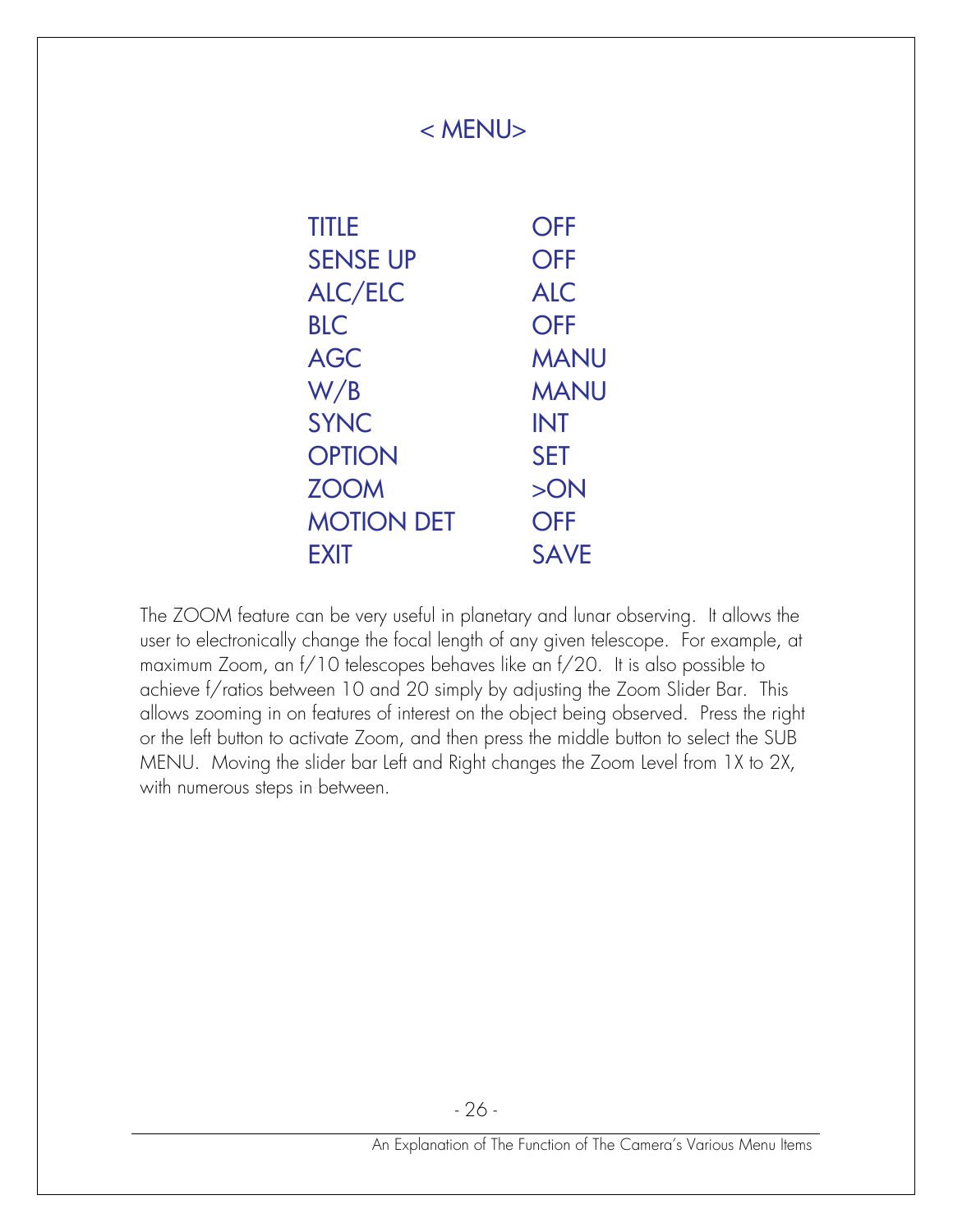## $<$ ZOOM $>$

## ZOOM >----I----<

#### RETURN

This example shows a 1.5X ZOOM settings in the SUB MENU. Setting the slider to far left results in No Zoom (1X). Setting the slider to the far right results in Maximum Zoom (2X). Setting the slider to the center results in a 1.5X Zoom factor.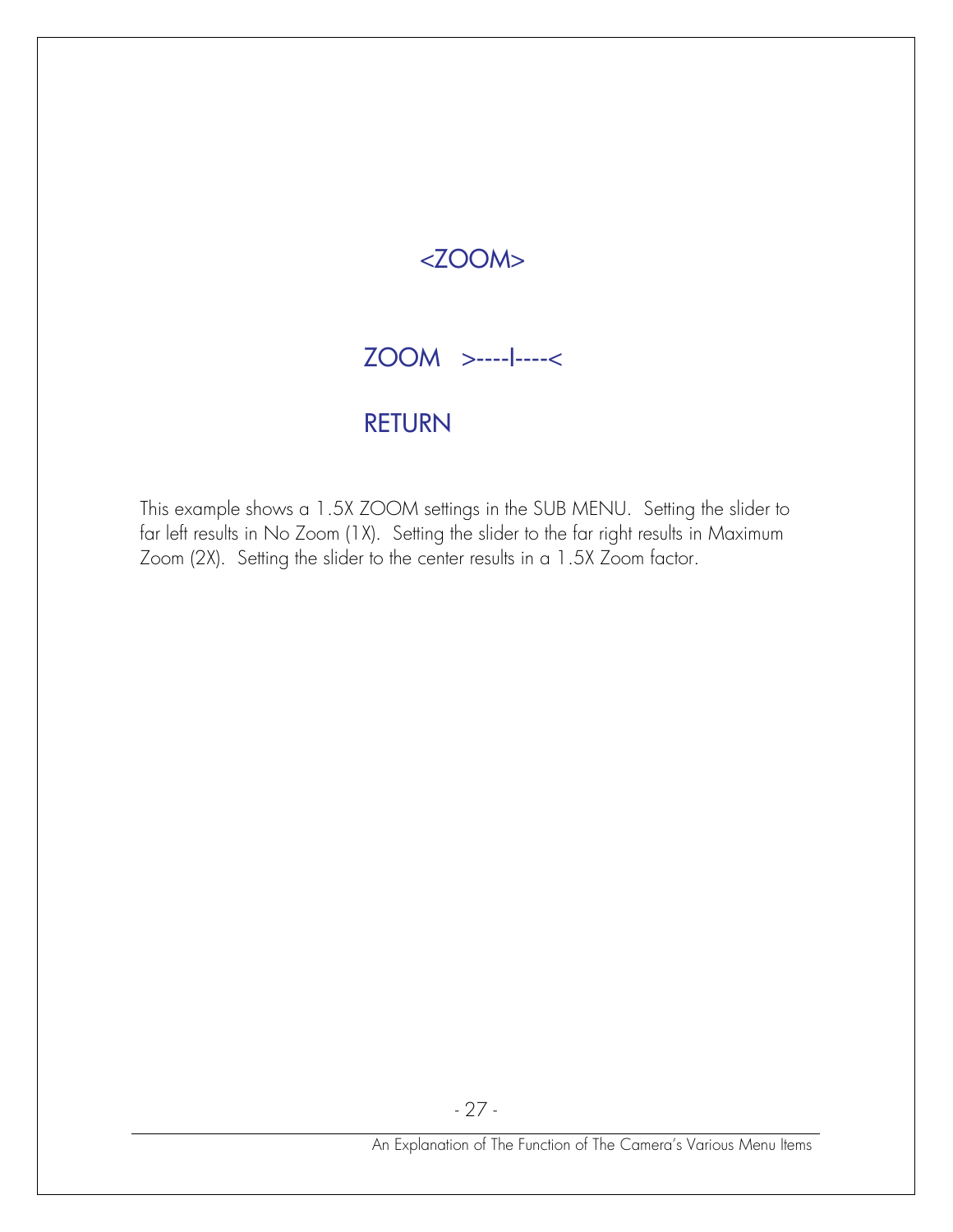| <b>TITLE</b>      | <b>OFF</b>  |
|-------------------|-------------|
| <b>SENSE UP</b>   | <b>OFF</b>  |
| ALC/ELC           | <b>ALC</b>  |
| <b>BLC</b>        | <b>OFF</b>  |
| <b>AGC</b>        | <b>MANU</b> |
| W/B               | <b>MANU</b> |
| <b>SYNC</b>       | <b>INT</b>  |
| <b>OPTION</b>     | <b>SET</b>  |
| <b>ZOOM</b>       | <b>OFF</b>  |
| <b>MOTION DET</b> | >ON         |
| EXIT              | <b>SAVE</b> |

- 28 -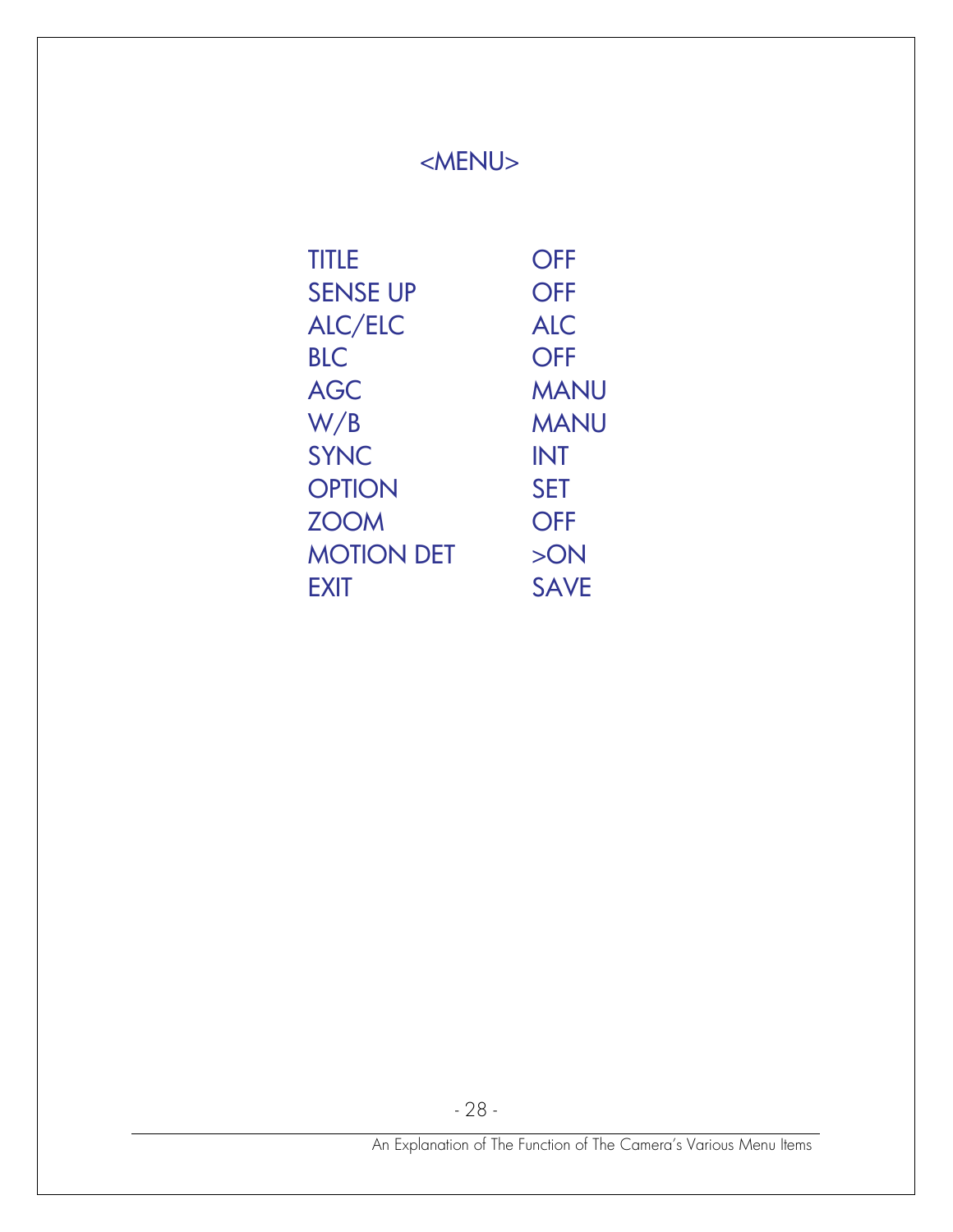< MOTION DETECT >

AREA SET .

PRESET OFF

LEVEL >----I----<

TIMER 30SEG

Return

- 29 -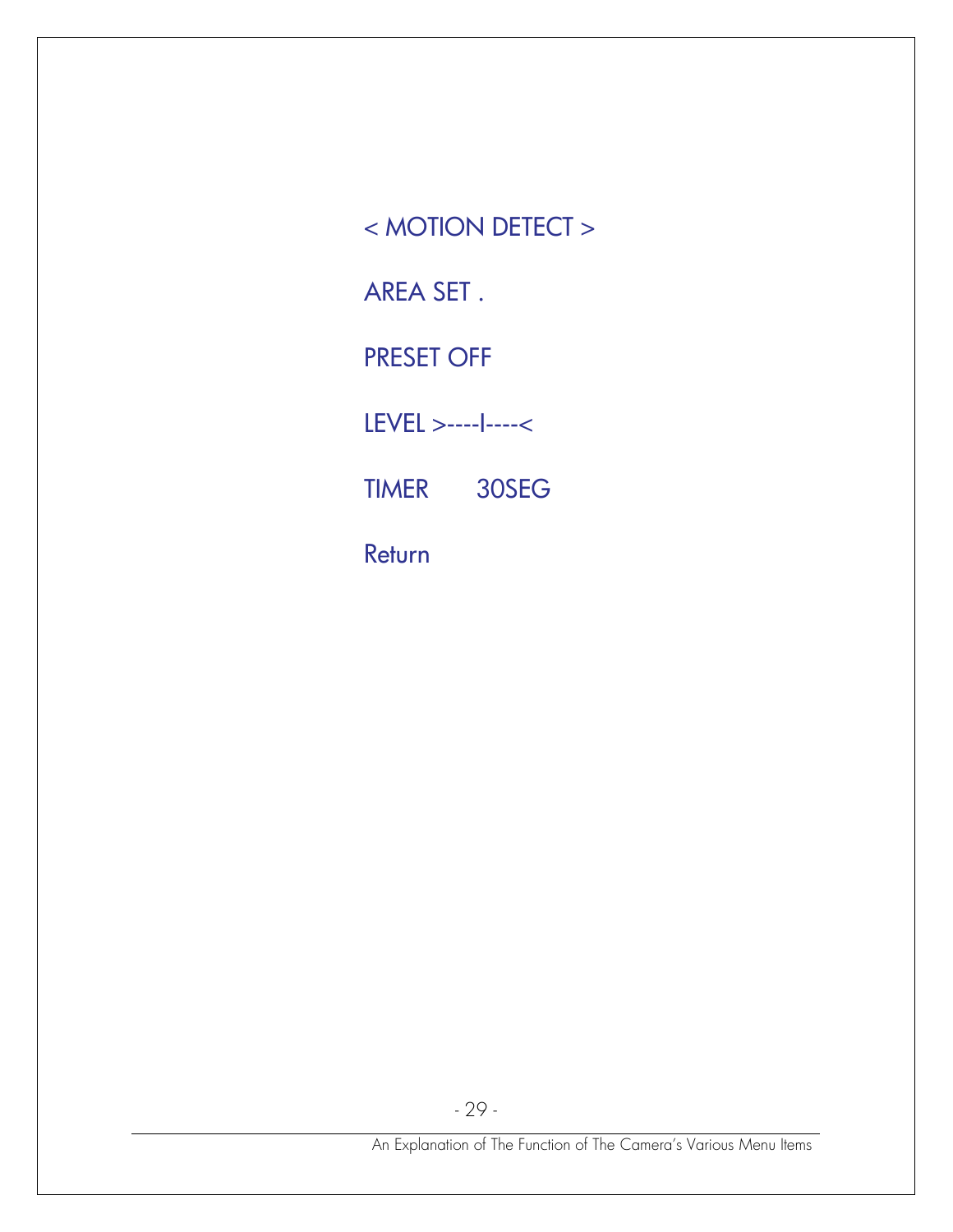| <b>TITLE</b>      | <b>OFF</b>       |
|-------------------|------------------|
| <b>SENSE UP</b>   | <b>OFF</b>       |
| <b>ALC/ELC</b>    | <b>ALC</b>       |
| <b>BLC</b>        | <b>OFF</b>       |
| <b>AGC</b>        | <b>MANU</b>      |
| W/B               | <b>MANU</b>      |
| <b>SYNC</b>       | <b>INT</b>       |
| <b>OPTION</b>     | <b>SET</b>       |
| <b>ZOOM</b>       | <b>OFF</b>       |
| <b>MOTION DET</b> | <b>OFF</b>       |
| <b>FXIT</b>       | $>\mathsf{SAVE}$ |

Saving all settings is done by pressing the SAVE menu with the center button. Even if the camera power is turned off, the settings remain in the memory until changed through future menu adjustments.